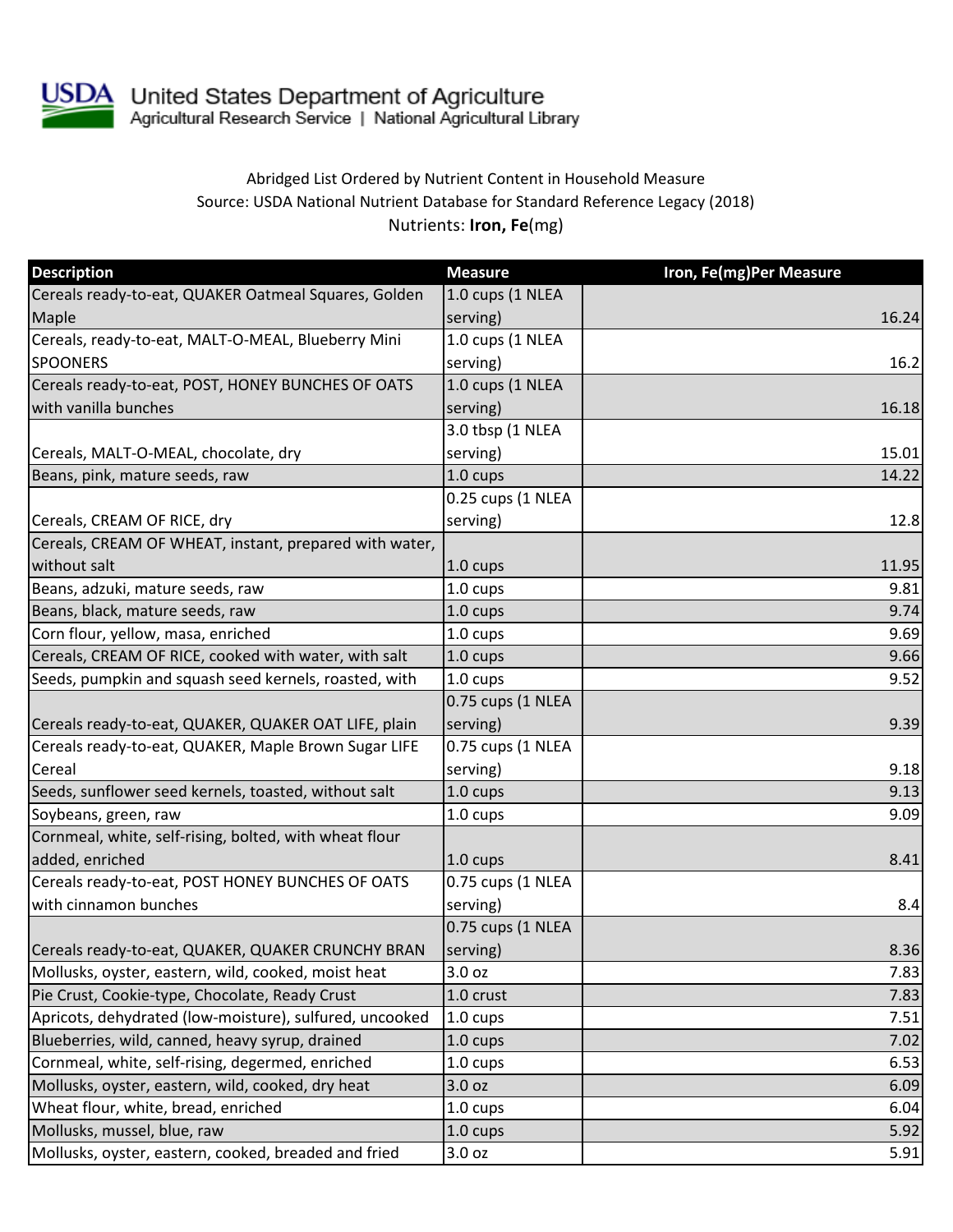| Wheat flour, white, all-purpose, enriched, calcium-        | 1.0 cups             | 5.8  |
|------------------------------------------------------------|----------------------|------|
| Seeds, sunflower seed kernels, oil roasted, without salt   | 1.0 cups             | 5.78 |
| Peaches, dehydrated (low-moisture), sulfured, stewed       | 1.0 cups             | 5.47 |
| Nuts, hazelnuts or filberts                                | 1.0 cups, chopped    | 5.41 |
| Beverages, Protein powder soy based                        | 1.0 scoop            | 5.4  |
| Sausage, turkey, hot, smoked                               | 2.0 oz               | 5.38 |
| Cereals, oats, instant, fortified, with raisins and spice, |                      |      |
| prepared with water                                        | 1.0 cups             | 5.3  |
| Beans, black turtle, mature seeds, cooked, boiled, without | $1.0 \text{ cups}$   | 5.27 |
| Teff, cooked                                               | 1.0 cups             | 5.17 |
|                                                            | 1.0 cups whole       |      |
| Nuts, almonds, dry roasted, without salt added             | kernels              | 5.15 |
| Pie crust, deep dish, frozen, unbaked, made with enriched  | 1.0 pie crust        |      |
| flour                                                      | (average weight)     | 5.08 |
| Pie crust, deep dish, frozen, baked, made with enriched    | 1.0 pie crust        |      |
| flour                                                      | (average weight)     | 4.99 |
| Snacks, trail mix, regular, with chocolate chips, unsalted |                      |      |
| nuts and seeds                                             | 1.0 cups             | 4.95 |
| Mollusks, oyster, eastern, farmed, raw                     | 3.0 oz               | 4.91 |
| Liverwurst spread                                          | $0.25$ cups          | 4.87 |
| Nuts, butternuts, dried                                    | 1.0 cups             | 4.82 |
| Cereals ready-to-eat, granola, homemade                    | $1.0 \text{ cups}$   | 4.82 |
|                                                            | 1.0 cups chopped     |      |
| Chicken, gizzard, all classes, cooked, simmered            | or dice              | 4.63 |
| Beans, black turtle, mature seeds, canned                  | 1.0 cups             | 4.56 |
| Mollusks, octopus, common, raw                             | 3.0 oz               | 4.5  |
| Soybeans, green, cooked, boiled, drained, without salt     | 1.0 cups             | 4.5  |
| Corn grain, white                                          | 1.0 cups             | 4.5  |
| Tomato products, canned, puree, with salt added            | $1.0 \text{ cups}$   | 4.45 |
| Tomato products, canned, puree, without salt added         | 1.0 cups             | 4.45 |
| Desserts, mousse, chocolate, prepared-from-recipe          | 1.0 recipe yield     | 4.44 |
| Cereals ready-to-eat, rice, puffed, fortified              | 1.0 cups             | 4.44 |
| Asparagus, canned, drained solids                          | 1.0 cups             | 4.43 |
| Cookies, chocolate sandwich, with creme filling, regular   | 3.0 cookie           | 4.37 |
|                                                            | 1.0 steak (yield     |      |
| Game meat, deer, top round, separable lean only, 1"        | from $134.9$ g raw   |      |
| steak, cooked, broiled                                     | meat)                | 4.31 |
| Beans, baked, canned, with pork                            | 1.0 cups             | 4.3  |
| Pasta, fresh-refrigerated, plain, as purchased             | 4.0 oz               | 4.29 |
| Pasta, fresh-refrigerated, spinach, as purchased           | 4.0 oz               | 4.22 |
| Cornmeal, whole-grain, white                               | $1.0 \text{ cups}$   | 4.21 |
| Lima beans, immature seeds, cooked, boiled, drained,       | 1.0 cups             | 4.17 |
| Oat flour, partially debranned                             | 1.0 cups             | 4.16 |
| Game meat, bison, chuck, shoulder clod, separable lean     |                      |      |
| only, cooked, braised                                      | 1.0 serving $(3 oz)$ | 4.13 |
| Potatoes, baked, skin, without salt                        | 1.0 skin             | 4.08 |
| Sausage, chicken, beef, pork, skinless, smoked             | 1.0 link             | 4.03 |
| Seeds, sesame flour, low-fat                               | 1.0 oz               | 4.03 |
| Barley flour or meal                                       | 1.0 cups             | 3.97 |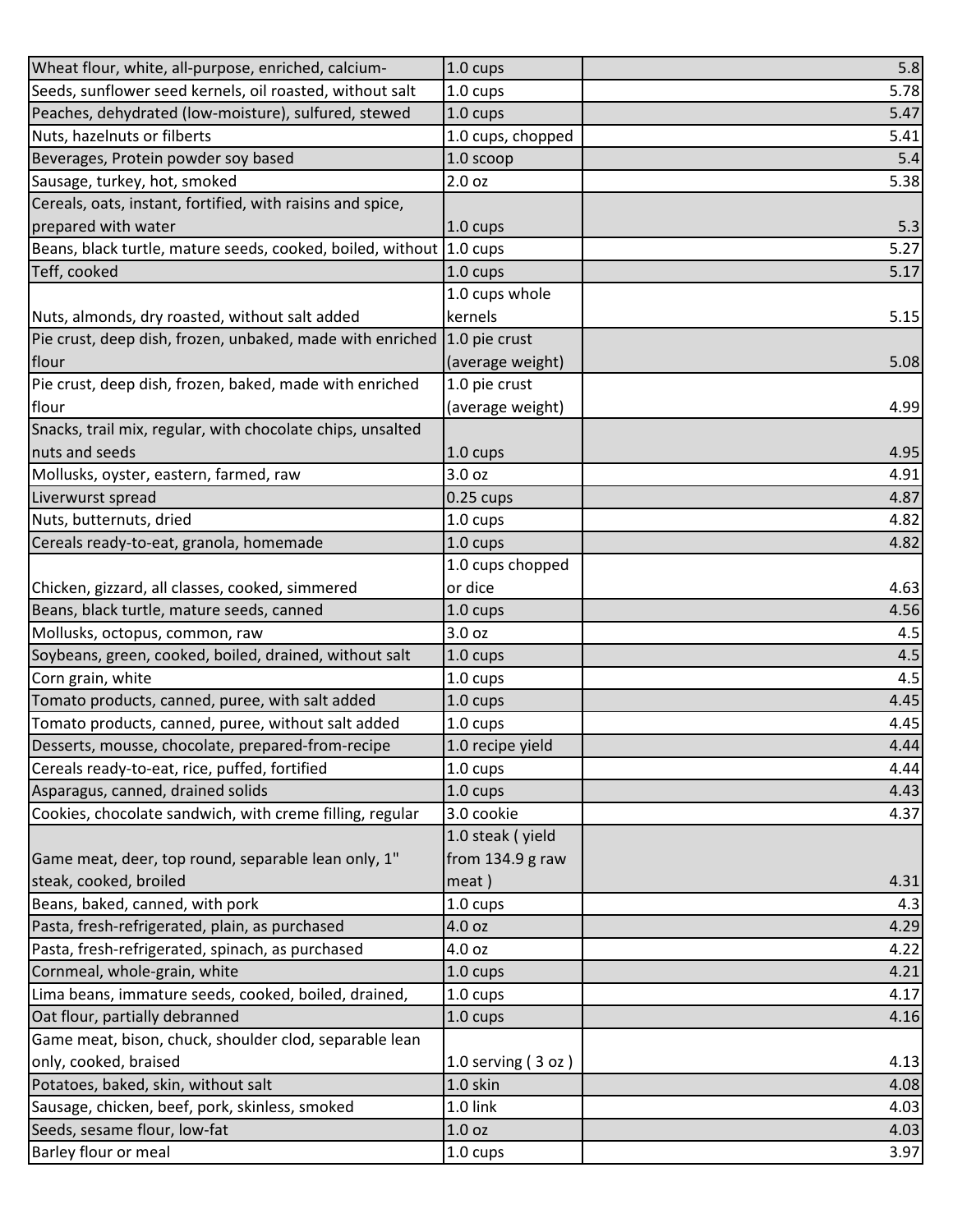| Soup, black bean, canned, condensed                          | 1.0 cups (8 fl oz)   | 3.85 |
|--------------------------------------------------------------|----------------------|------|
| Sorghum flour, whole-grain                                   | 1.0 cups             | 3.8  |
| Passion-fruit, (granadilla), purple, raw                     | 1.0 cups             | 3.78 |
| Fast foods, biscuit, with egg and bacon                      | 1.0 biscuit          | 3.74 |
| Spinach, canned, regular pack, solids and liquids            | 1.0 cups             | 3.7  |
| Lima beans, immature seeds, frozen, baby, unprepared         | 1.0 cups             | 3.62 |
| Cowpeas (blackeyes), immature seeds, frozen, cooked,         |                      |      |
| boiled, drained, without salt                                | 1.0 cups             | 3.6  |
|                                                              | 1.0 cups spiral      |      |
| Macaroni, vegetable, enriched, dry                           | shaped               | 3.6  |
| Bagels, plain, enriched, with calcium propionate (includes   |                      |      |
| onion, poppy, sesame)                                        | 1.0 bagel            | 3.53 |
| Lima beans, immature seeds, frozen, baby, cooked,            |                      |      |
| boiled, drained, without salt                                | 1.0 cups             | 3.53 |
| Veal, Australian, shank, hind, bone-in, separable lean only, | 4.0 oz               | 3.48 |
| Beverages, Meal supplement drink, canned, peanut flavor      | 1.0 cups             | 3.48 |
| Game meat, elk, round, separable lean only, cooked,          |                      |      |
| broiled                                                      | 1.0 serving $(3 oz)$ | 3.47 |
| Tomatoes, red, ripe, canned, stewed                          | 1.0 cups             | 3.39 |
| Tofu, raw, firm, prepared with calcium sulfate               | 0.5 cups             | 3.35 |
| Cherries, sour, red, canned, light syrup pack, solids and    | 1.0 cups             | 3.33 |
|                                                              | $1.0$ cups,          |      |
| Biscuits, plain or buttermilk, dry mix                       | purchased            | 3.32 |
| Pasta, whole-wheat, dry (Includes foods for USDA's Food      |                      |      |
| Distribution Program)                                        | 1.0 cups spaghetti   | 3.29 |
| Cereals, CREAM OF WHEAT, instant, dry                        | 1.0 tbsp             | 3.29 |
| Beef, shank crosscuts, separable lean only, trimmed to       |                      |      |
| 1/4" fat, choice, cooked, simmered                           | 3.0 oz               | 3.28 |
|                                                              | 1.0 potato large     |      |
| Potatoes, Russet, flesh and skin, baked                      | (3" to 4-1/4" dia.   | 3.2  |
| Turnip greens, frozen, cooked, boiled, drained, without      | 1.0 cups             | 3.18 |
| Braunschweiger (a liver sausage), pork                       | 1.0 <sub>oz</sub>    | 3.18 |
|                                                              | 1.0 patty (yield     |      |
|                                                              | from $104.1$ g raw   |      |
| Game meat, elk, ground, cooked, pan-broiled                  | meat)                | 3.17 |
| Rice flour, brown                                            | $1.0 \text{ cups}$   | 3.13 |
| Fast Foods, biscuit, with egg and sausage                    | 1.0 item             | 3.08 |
|                                                              | 1.0 cups, chopped    |      |
| Turkey, all classes, back, meat and skin, cooked, roasted    | or diced             | 3.07 |
| Squab, (pigeon), meat and skin, raw                          | 3.0 oz               | 3.01 |
| Beef, top loin petite roast/filet, boneless, separable lean  |                      |      |
| and fat, trimmed to 1/8" fat, all grades, raw                | 4.0 oz               | 3.01 |
| Pasta, dry, enriched                                         | 1.0 cups spaghetti   | 3    |
| Game meat, bison, top round, separable lean only, 1"         |                      |      |
| steak, cooked, broiled                                       | 1.0 serving $(3 oz)$ | 2.99 |
| Beef, ribeye cap steak, boneless, separable lean only,       |                      |      |
| trimmed to 0" fat, choice, raw                               | 4.0 oz               | 2.98 |
| Amaranth leaves, cooked, boiled, drained, without salt       | 1.0 cups             | 2.98 |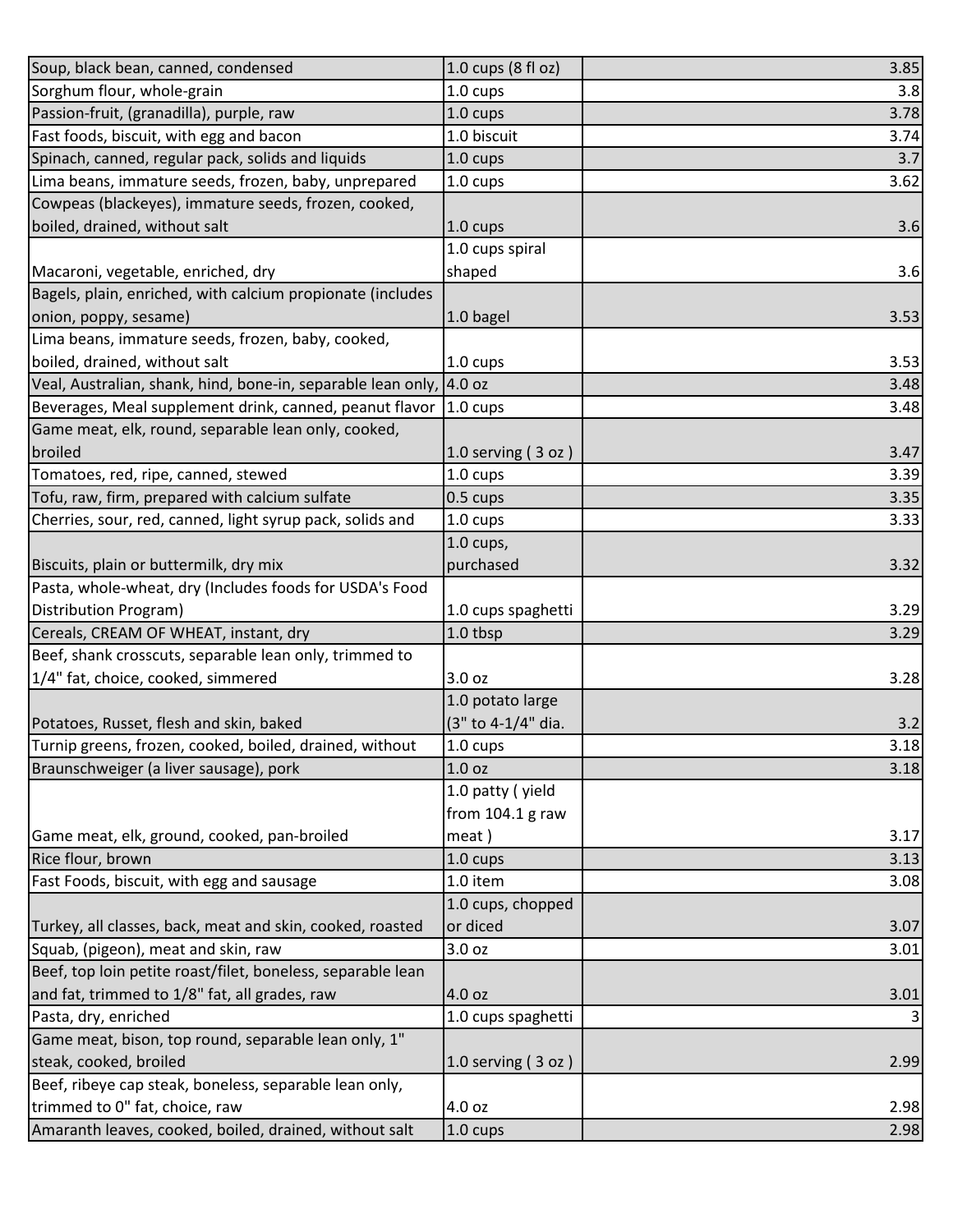| Game meat, bison, top sirloin, separable lean only, 1"      |                      |      |
|-------------------------------------------------------------|----------------------|------|
| steak, cooked, broiled                                      | 1.0 serving $(3 oz)$ | 2.95 |
| Fast foods, english muffin, with egg, cheese, and canadian  | 1.0 sandwich         | 2.9  |
| Peas, edible-podded, frozen, unprepared                     | 1.0 cups             | 2.88 |
| Candies, confectioner's coating, peanut butter              | 1.0 cups chips       | 2.86 |
| Turnip greens and turnips, frozen, cooked, boiled, drained, | $1.0 \text{ cups}$   | 2.85 |
| Fast foods, croissant, with egg, cheese, and sausage        | 1.0 sandwich         | 2.82 |
|                                                             | 0.33 package (10     |      |
| Beans, pinto, immature seeds, frozen, unprepared            | oz)                  | 2.82 |
| Frankfurter, pork                                           | 1.0 link             | 2.81 |
| Beef, round, top round steak, boneless, separable lean      |                      |      |
| and fat, trimmed to 0" fat, choice, cooked, grilled         | 3.0 oz               | 2.77 |
| Beef, round, top round steak, boneless, separable lean      |                      |      |
| and fat, trimmed to 0" fat, all grades, cooked, grilled     | 3.0 oz               | 2.75 |
| Beef, short loin, porterhouse steak, separable lean only,   |                      |      |
| trimmed to 0" fat, choice, cooked, broiled                  | 3.0 oz               | 2.75 |
| Jute, potherb, cooked, boiled, drained, without salt        | 1.0 cups             | 2.73 |
| Peas, mature seeds, sprouted, raw                           | 1.0 cups             | 2.71 |
| Beef, chuck, short ribs, boneless, separable lean only,     |                      |      |
| trimmed to 0" fat, choice, cooked, braised                  | 3.0 oz               | 2.71 |
| Currants, zante, dried                                      | 1.0 cups             | 2.71 |
| Beef, round, top round, separable lean and fat, trimmed     |                      |      |
| to 1/8" fat, select, cooked, braised                        | 3.0 oz               | 2.7  |
|                                                             | 1.0 cups (1 NLEA     |      |
| Cereals ready-to-eat, POST, Honeycomb Cereal                | serving)             | 2.7  |
|                                                             | 1.0 patty (yield     |      |
|                                                             | from $112.7$ g raw   |      |
| Game meat, bison, ground, cooked, pan-broiled               | meat)                | 2.68 |
| Peas and carrots, frozen, cooked, boiled, drained, without  | 1.0 package (10      |      |
| salt                                                        | oz) yields           | 2.61 |
| Pears, dried, sulfured, stewed, without added sugar         | 1.0 cups, halves     | 2.6  |
| Beverages, UNILEVER, SLIMFAST, meal replacement,            |                      |      |
| regular, ready-to-drink, 3-2-1 Plan                         | 1.0 bottle           | 2.57 |
| Mollusks, oyster, Pacific, raw                              | 1.0 medium           | 2.56 |
| George Weston Bakeries, Brownberry Sage and Onion           |                      |      |
| Stuffing Mix, dry                                           | 1.0 serving          | 2.55 |
| Rowal, raw                                                  | 0.5 cups             | 2.51 |
| Beef, Australian, imported, grass-fed, loin, tenderloin     |                      |      |
| steak/roast, boneless, separable lean and fat, raw          | 4.0 oz               | 2.5  |
| Edamame, frozen, unprepared                                 | 1.0 cups             | 2.49 |
| Beef, ribeye petite roast/filet, boneless, separable lean   |                      |      |
| only, trimmed to 0" fat, select, raw                        | 4.0 oz               | 2.45 |
| Crustaceans, crab, queen, cooked, moist heat                | 3.0 oz               | 2.45 |
| Game meat, bison, ribeye, separable lean only, 1" steak,    |                      |      |
| cooked, broiled                                             | 1.0 serving $(3 oz)$ | 2.45 |
| Lima beans, immature seeds, frozen, fordhook,               | 1.0 cups             | 2.42 |
| Beef, round, top round, steak, separable lean and fat,      |                      |      |
| trimmed to 1/8" fat, prime, cooked, broiled                 | 3.0 oz               | 2.41 |
| Grapes, canned, thompson seedless, water pack, solids       | 1.0 cups             | 2.4  |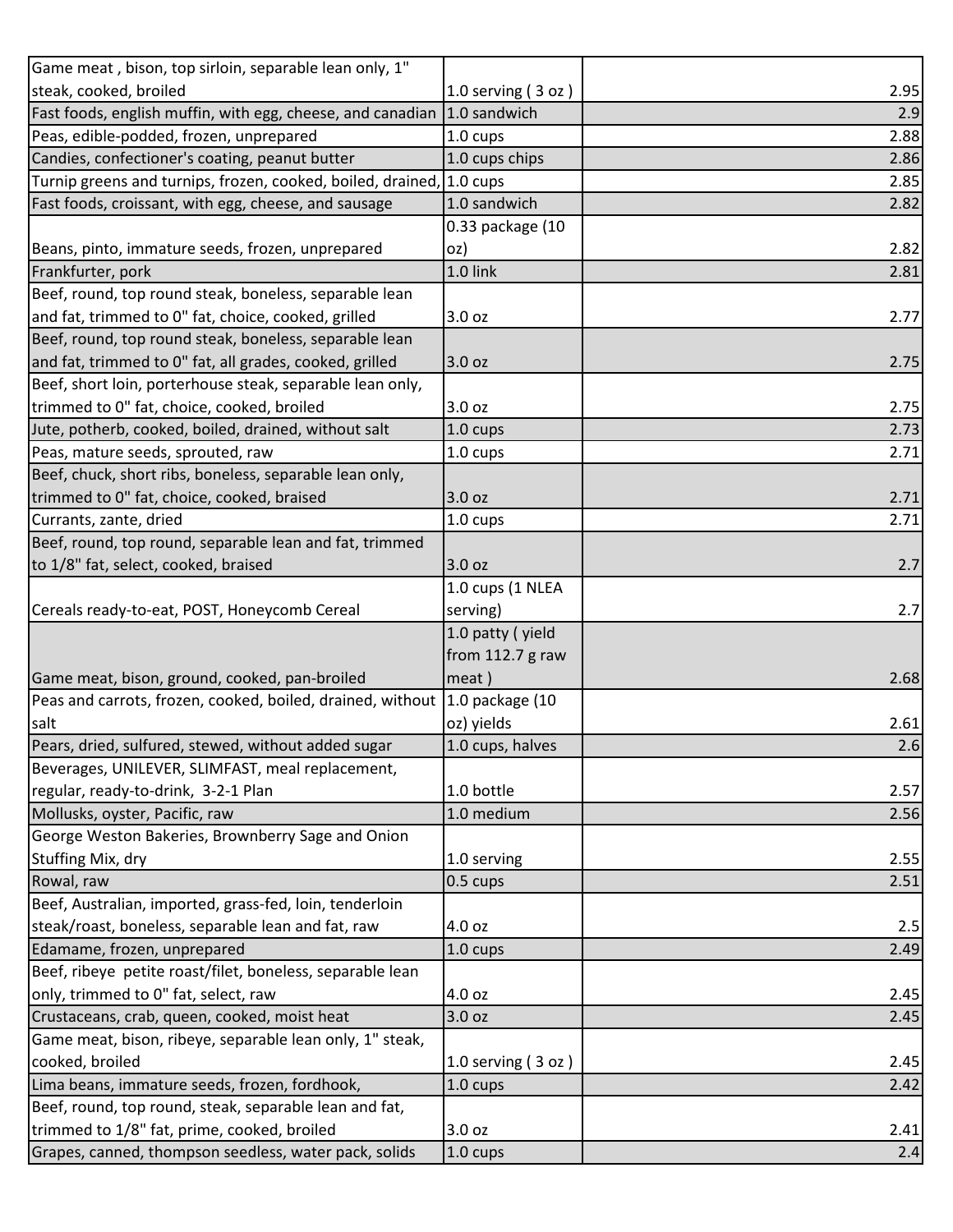| Beef, chuck, top blade, separable lean only, trimmed to 0"   |                    |                |
|--------------------------------------------------------------|--------------------|----------------|
| fat, select, cooked, broiled                                 | 3.0 oz             | 2.38           |
| Peanuts, valencia, oil-roasted, without salt                 | 1.0 cups           | 2.38           |
| Beef, brisket, flat half, separable lean and fat, trimmed to |                    |                |
| 0" fat, select, cooked, braised                              | 3.0 oz             | 2.36           |
| Beef, chuck eye roast, boneless, America's Beef Roast,       |                    |                |
| separable lean and fat, trimmed to 0" fat, all grades, raw   | 4.0 oz             | 2.35           |
| Apricots, dried, sulfured, stewed, without added sugar       | 1.0 cups, halves   | 2.35           |
| Beef, loin, top sirloin petite roast, boneless, separable    |                    |                |
| lean only, trimmed to 0" fat, select, cooked, roasted        | 3.0 oz             | 2.34           |
| Garlic, raw                                                  | 1.0 cups           | 2.31           |
| Peanuts, all types, dry-roasted, without salt                | 1.0 cups           | 2.31           |
| Candies, chocolate, dark, NFS (45-59% cacao solids 90%;      |                    |                |
| 60-69% cacao solids 5%; 70-85% cacao solids 5%)              | 1.0 oz             | 2.3            |
| Beef, ground, 90% lean meat / 10% fat, patty, cooked,        | 3.0 oz             | 2.3            |
|                                                              | 11.0 crackers (1   |                |
| Crackers, cream, Gamesa Sabrosas                             | NLEA serving)      | 2.29           |
| Tomato products, canned, sauce, with onions                  | 1.0 cups           | 2.28           |
| Beef, brisket, flat half, boneless, separable lean and fat,  |                    |                |
| trimmed to 0" fat, choice, raw                               | 4.0 oz             | 2.24           |
| Cookies, chocolate sandwich, with extra creme filling        | 1.0 oz             | 2.21           |
| Game meat, deer, loin, separable lean only, 1" steak,        |                    |                |
| cooked, broiled                                              | 1.0 steak          | 2.21           |
| Fast foods, croissant, with egg, cheese, and ham             | 1.0 item           | 2.17           |
| Beef, round, top round, steak, separable lean and fat,       |                    |                |
| trimmed to 1/8" fat, choice, cooked, broiled                 | 3.0 oz             | 2.16           |
| Beef, short loin, porterhouse steak, separable lean and      |                    |                |
| fat, trimmed to 1/8" fat, choice, raw                        | 4.0 oz             | 2.16           |
| Taro, tahitian, cooked, without salt                         | 1.0 cups slices    | 2.14           |
| Soup, pea, split with ham, canned, chunky, ready-to-serve    | $1.0 \text{ cups}$ | 2.14           |
| Peas, green, raw                                             | 1.0 cups           | 2.13           |
| Lamb, Australian, imported, fresh, leg, center slice, bone-  |                    |                |
| in, separable lean only, trimmed to 1/8" fat, cooked,        | 3.0 oz             | 2.11           |
| Chicken, broilers or fryers, dark meat, meat only, cooked,   | $1.0 \text{ cups}$ | 2.09           |
| Lamb, Australian, imported, fresh, shoulder, arm,            |                    |                |
| separable lean and fat, trimmed to 1/8" fat, cooked,         | 3.0 oz             | 2.06           |
| Peas, edible-podded, raw                                     | 1.0 cups, chopped  | 2.04           |
| Beef, rib, small end (ribs 10-12), separable lean and fat,   |                    |                |
| trimmed to 1/8" fat, choice, cooked, roasted                 | 3.0 oz             | 2.03           |
| Lamb, shoulder, blade, separable lean and fat, trimmed to    |                    |                |
| 1/8" fat, choice, cooked, braised                            | 3.0 oz             | 2.02           |
| Infant formula, ABBOTT NUTRITION, SIMILAC, GO AND            |                    |                |
| GROW, ready-to-feed, with ARA and DHA                        | 5.0 fl oz          | $\overline{2}$ |
| Toaster pastries, fruit, toasted (include apple, blueberry,  |                    |                |
| cherry, strawberry)                                          | 1.0 pastry         | $\mathbf{2}$   |
| Lamb, Australian, imported, fresh, leg, sirloin chops,       |                    |                |
| boneless, separable lean and fat, trimmed to 1/8" fat,       | 3.0 oz             | 1.99           |
| Pokeberry shoots, (poke), cooked, boiled, drained,           | 1.0 cups           | 1.98           |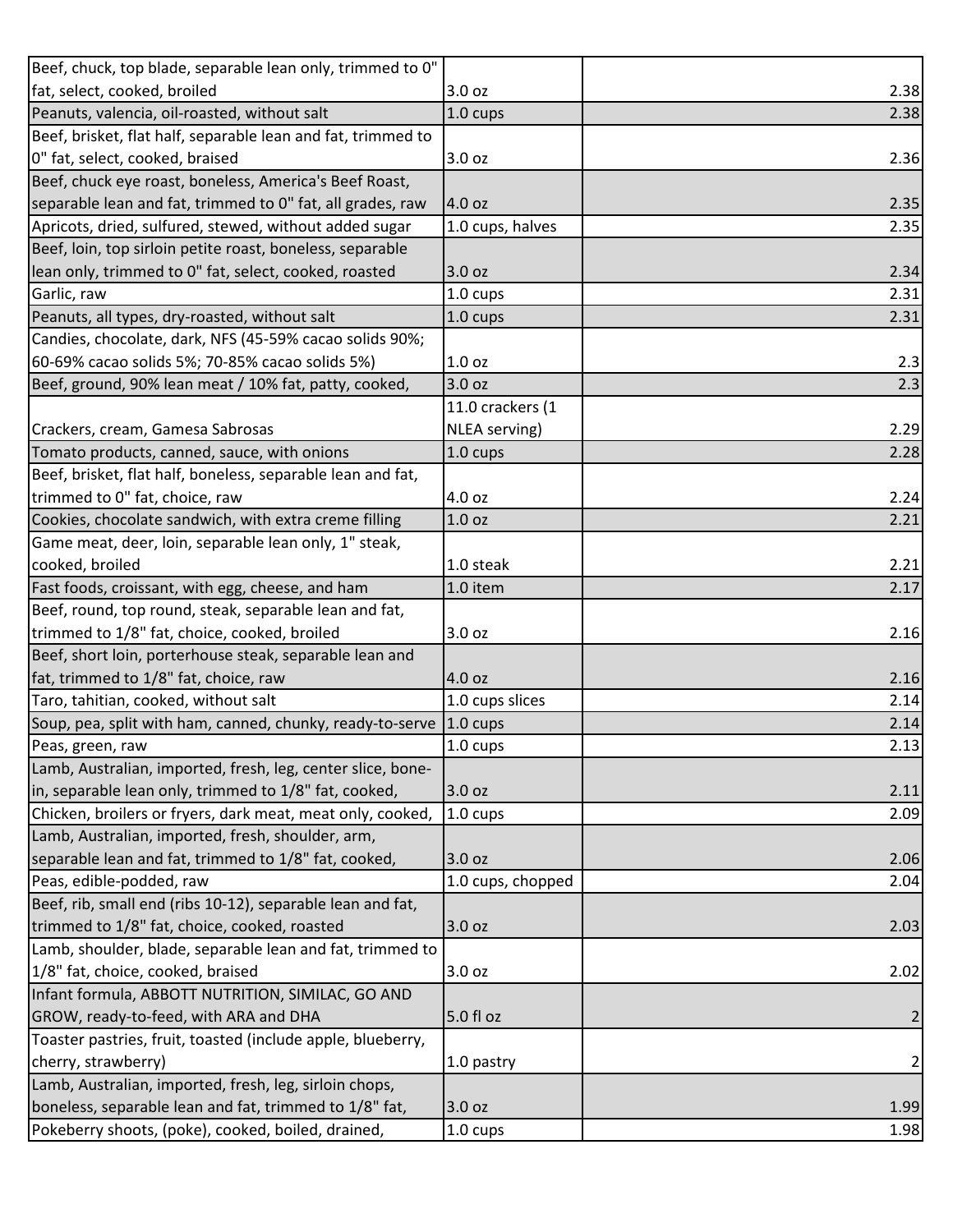| Lamb, Australian, imported, fresh, rib chop/rack roast,     |                    |      |
|-------------------------------------------------------------|--------------------|------|
| frenched, bone-in, separable lean only, trimmed to 1/8"     | 4.0 oz             | 1.98 |
| Carissa, (natal-plum), raw                                  | 1.0 cups slices    | 1.97 |
| Turkey, all classes, leg, meat and skin, cooked, roasted    | 3.0 oz             | 1.95 |
| Puddings, chocolate, ready-to-eat, fat free                 | 1.0 serving 4 oz   | 1.91 |
| Lamb, Australian, imported, fresh, rib chop, frenched,      |                    |      |
| bone-in, separable lean and fat, trimmed to 1/8" fat,       | 3.0 oz             | 1.9  |
| Tomato products, canned, sauce, with onions, green          |                    |      |
| peppers, and celery                                         | 1.0 cups           | 1.9  |
| Soup, pea, green, canned, condensed                         | 0.5 cups           | 1.89 |
| Tamarind nectar, canned                                     | 1.0 cups           | 1.88 |
| Mushrooms, Chanterelle, raw                                 | 1.0 cups           | 1.87 |
| Chicken, broilers or fryers, drumstick, meat and skin,      | 1.0 cups, chopped  |      |
| cooked, stewed                                              | or diced           | 1.86 |
| Sweet potato, canned, syrup pack, drained solids            | 1.0 cups           | 1.86 |
| Cowpeas (blackeyes), immature seeds, cooked, boiled,        |                    |      |
| drained, without salt                                       | $1.0 \text{ cups}$ | 1.85 |
| Lamb, loin, separable lean and fat, trimmed to 1/8" fat,    |                    |      |
| choice, cooked, roasted                                     | 3.0 oz             | 1.84 |
| Lamb, New Zealand, imported, frozen, shoulder, whole        |                    |      |
| (arm and blade), separable lean and fat, trimmed to 1/8"    | 3.0 oz             | 1.84 |
| Lamb, Australian, imported, fresh, leg, whole (shank and    |                    |      |
| sirloin), separable lean only, trimmed to 1/8" fat, cooked, | 3.0 oz             | 1.83 |
| Cookies, molasses                                           | 1.0 oz             | 1.82 |
| Lamb, Australian, imported, fresh, leg, shank half,         |                    |      |
| separable lean only, trimmed to 1/8" fat, cooked, roasted   | 3.0 oz             | 1.81 |
| Lamb, New Zealand, imported, frozen, leg, whole (shank      |                    |      |
| and sirloin), separable lean and fat, trimmed to 1/8" fat,  | 3.0 oz             | 1.81 |
|                                                             | 1.0 slice (average |      |
| Bread, pan dulce, sweet yeast bread                         | weight of 1 slice) | 1.81 |
| Soup, chicken noodle, dry, mix                              | 1.0 packet         | 1.81 |
| Lamb, shoulder, arm, separable lean and fat, trimmed to     |                    |      |
| 1/8" fat, cooked, broiled                                   | 3.0 oz             | 1.8  |
| Focaccia, Italian flatbread, plain                          | 1.0 piece          | 1.8  |
|                                                             | 0.75 cups (1 NLEA  |      |
| Cereals ready-to-eat, POST, COCOA PEBBLES                   | serving)           | 1.8  |
| Beets, canned, regular pack, solids and liquids             | 1.0 cups           | 1.8  |
| Chocolate, dark, 60-69% cacao solids                        | 1.0 oz             | 1.79 |
| Lamb, New Zealand, imported, frozen, loin, separable lean   |                    |      |
| and fat, trimmed to 1/8" fat, cooked, broiled               | 3.0 oz             | 1.78 |
| Pork, fresh, shoulder, whole, separable lean and fat,       |                    |      |
| cooked, roasted                                             | 1.0 cups, diced    | 1.78 |
| Cabbage, chinese (pak-choi), cooked, boiled, drained,       |                    |      |
| without salt                                                | 1.0 cups, shredded | 1.77 |
| Cabbage, chinese (pak-choi), cooked, boiled, drained, with  |                    |      |
| salt                                                        | 1.0 cups, shredded | 1.77 |
| Cereals ready-to-eat, NATURE'S PATH, Organic FLAX PLUS      | 0.75 cups (1 NLEA  |      |
| flakes                                                      | serving)           | 1.77 |
| Snacks, crisped rice bar, chocolate chip                    | 1.0 bar $(1 oz)$   | 1.76 |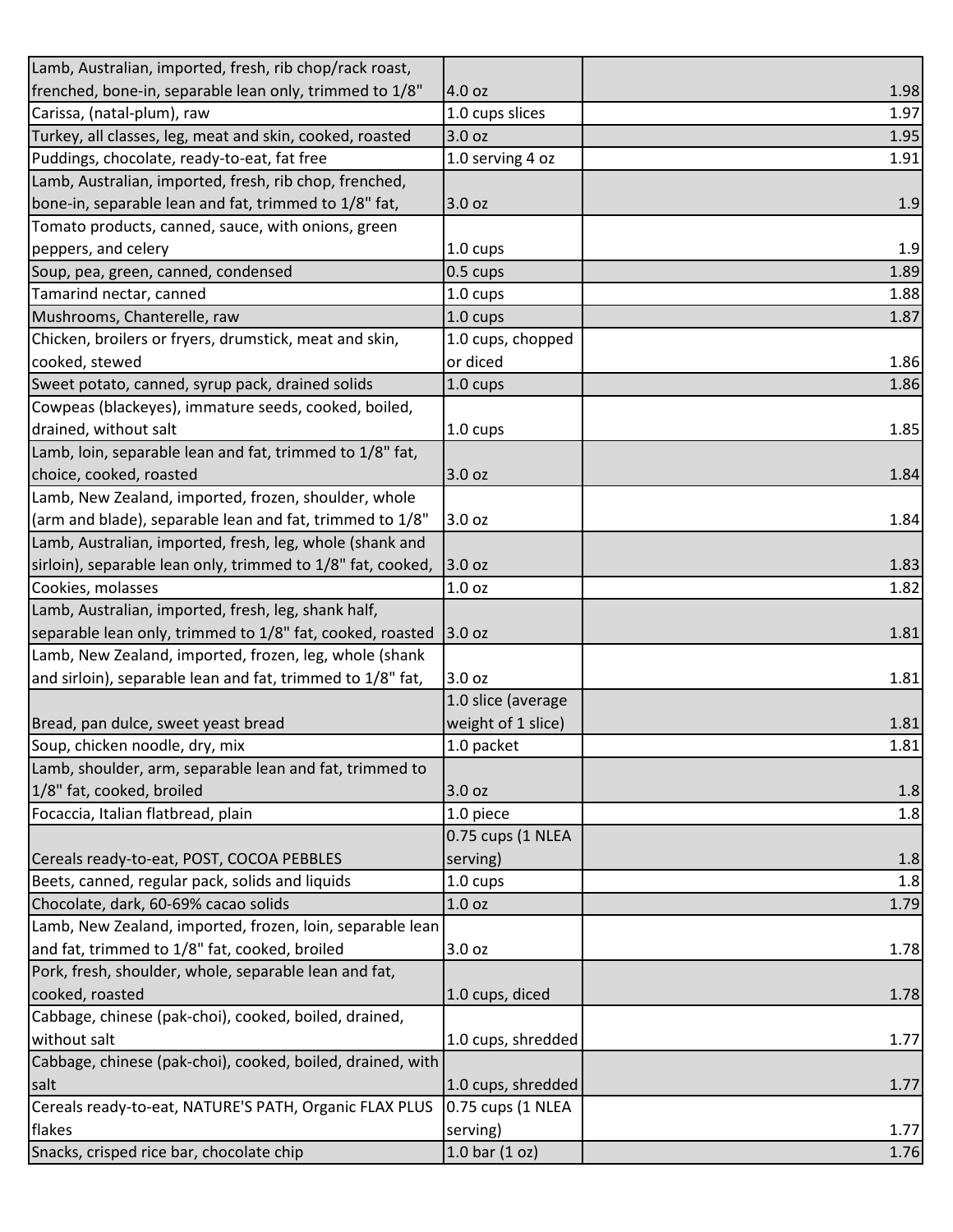| Lamb, New Zealand, imported, frozen, foreshank,                                                               |                      |      |
|---------------------------------------------------------------------------------------------------------------|----------------------|------|
| separable lean and fat, trimmed to 1/8" fat, cooked,                                                          | 3.0 oz               | 1.76 |
| Beef, top sirloin, steak, separable lean only, trimmed to 0"                                                  |                      |      |
| fat, choice, cooked, broiled                                                                                  | 3.0 oz               | 1.76 |
|                                                                                                               | 1.0 serving $1/2$    |      |
| Soup, bean with bacon, condensed, single brand                                                                | cups                 | 1.75 |
| Beef, flank, steak, separable lean and fat, trimmed to 0"                                                     |                      |      |
| fat, all grades, raw                                                                                          | 4.0 oz               | 1.75 |
| Noodles, egg, spinach, enriched, cooked                                                                       | 1.0 cups             | 1.74 |
| Lamb, Australian, imported, fresh, composite of trimmed                                                       |                      |      |
| retail cuts, separable lean only, trimmed to 1/8" fat,                                                        | 3.0 oz               | 1.74 |
| Currants, european black, raw                                                                                 | $1.0 \text{ cups}$   | 1.72 |
| Cereals, QUAKER, Instant Oatmeal Organic, Regular                                                             | 1.0 packet           | 1.72 |
| Fish, herring, Atlantic, pickled                                                                              | 1.0 cups             | 1.71 |
| Soup, chicken, canned, chunky, ready-to-serve                                                                 | 1.0 cups             | 1.69 |
| Martha White Foods, Martha White's Buttermilk Biscuit                                                         | 1.0 serving          | 1.66 |
| Pillsbury, Buttermilk Biscuits, Artificial Flavor, refrigerated                                               | 1.0 biscuit          | 1.66 |
| Beef, loin, top loin, separable lean and fat, trimmed to                                                      |                      |      |
| 1/8" fat, select, raw                                                                                         | 4.0 oz               | 1.66 |
| Tomato products, canned, sauce, with tomato tidbits                                                           | 1.0 cups             | 1.66 |
| Lamb, shoulder, blade, separable lean and fat, trimmed to                                                     |                      |      |
| 1/8" fat, choice, cooked, roasted                                                                             | 3.0 oz               | 1.66 |
| Spices, turmeric, ground                                                                                      | $1.0$ tsp            | 1.65 |
| Lamb, rib, separable lean and fat, trimmed to 1/8" fat,                                                       |                      |      |
| choice, cooked, broiled                                                                                       | 3.0 oz               | 1.64 |
| Gravy, beef, canned, ready-to-serve                                                                           | 1.0 cups             | 1.63 |
| Tortillas, ready-to-bake or -fry, flour, shelf stable                                                         | 1.0 tortilla         | 1.63 |
| Lamb, Australian, imported, fresh, foreshank, separable                                                       |                      |      |
| lean only, trimmed to 1/8" fat, cooked, braised                                                               | 3.0 oz               | 1.62 |
|                                                                                                               |                      |      |
| Chocolate-flavored hazelnut spread                                                                            | 1.0 serving 2 TBSP   | 1.62 |
| Beef, tenderloin, steak, separable lean and fat, trimmed to                                                   |                      |      |
| 1/8" fat, select, raw                                                                                         | 4.0 oz               | 1.6  |
| Cowpeas (blackeyes), immature seeds, raw                                                                      | 1.0 cups             | 1.59 |
| Turnip greens, frozen, cooked, boiled, drained, with salt                                                     | 0.5 cups             | 1.59 |
|                                                                                                               |                      |      |
| Pastrami, beef, 98% fat-free                                                                                  | 1.0 serving 6 slices | 1.58 |
|                                                                                                               | 1.0 pita, large (6-  |      |
| Bread, pita, white, enriched                                                                                  | $1/2$ " dia)         | 1.57 |
| Salami, pork, beef, less sodium                                                                               | 3.0 oz               | 1.55 |
| Pork, fresh, variety meats and by-products, brain, cooked,                                                    | 3.0 oz               | 1.55 |
| Squash, summer, zucchini, italian style, canned                                                               | 1.0 cups             | 1.54 |
| Beef, top sirloin, steak, separable lean and fat, trimmed to                                                  |                      |      |
| 1/8" fat, choice, cooked, broiled                                                                             | 3.0 oz               | 1.54 |
|                                                                                                               | 1.0 piece (1/12 of   |      |
| Cake, chocolate, prepared from recipe without frosting                                                        |                      | 1.53 |
|                                                                                                               | $9"$ dia)            |      |
| Turnips, frozen, cooked, boiled, drained, without salt                                                        | 1.0 cups             | 1.53 |
| Lamb, Australian, imported, fresh, foreshank, separable<br>lean and fat, trimmed to 1/8" fat, cooked, braised |                      |      |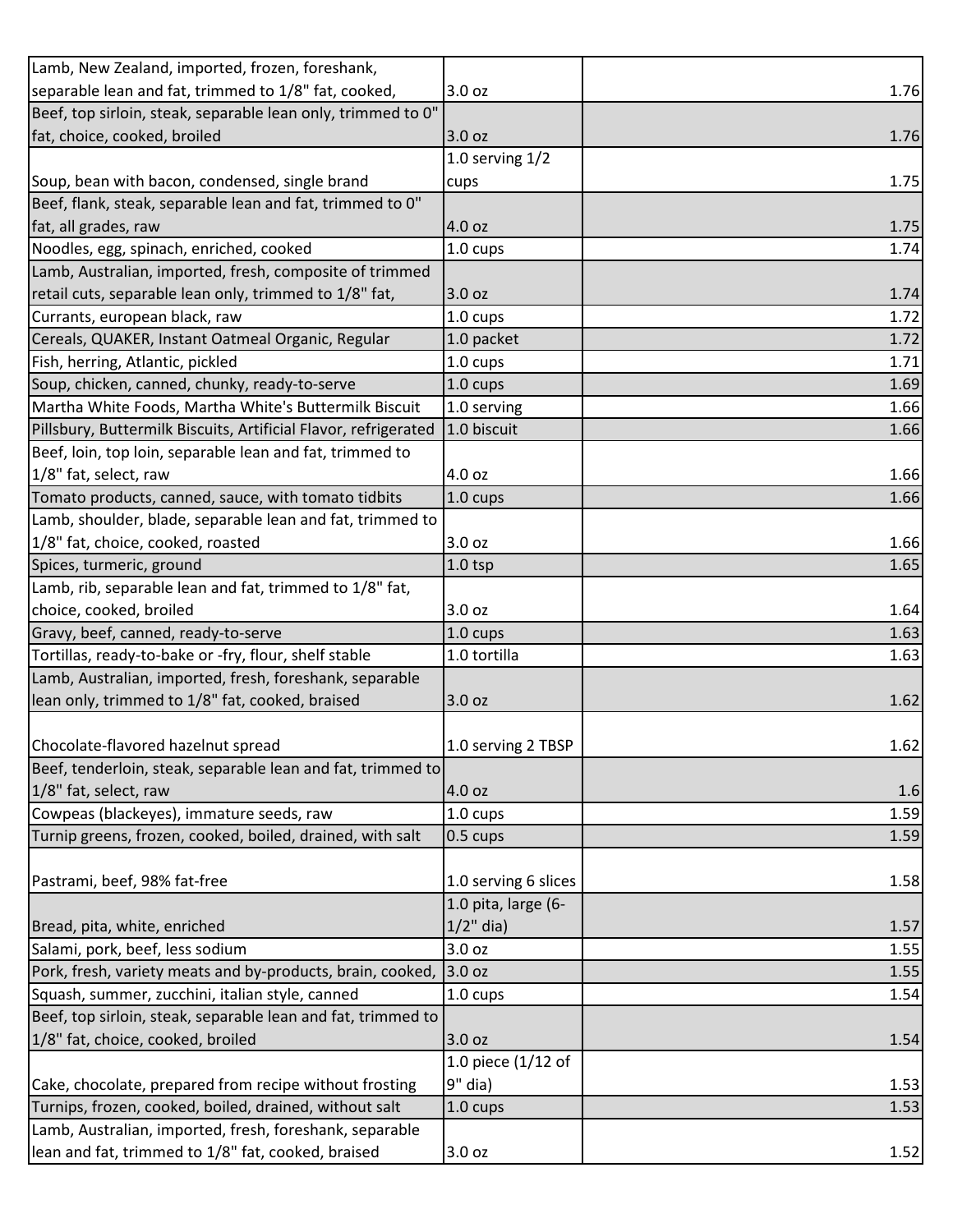| Chicken, broilers or fryers, meat and skin and giblets and                |                        |         |
|---------------------------------------------------------------------------|------------------------|---------|
| neck, cooked, fried, batter                                               | 3.0 oz                 | 1.52    |
| Pork, fresh, leg (ham), whole, separable lean only, cooked,               | 1.0 cups, diced        | 1.51    |
| POPEYES, biscuit                                                          | 1.0 biscuit            | 1.51    |
| Beans, kidney, mature seeds, sprouted, raw                                | $1.0 \text{ cups}$     | 1.49    |
| Plantains, yellow, raw                                                    | 1.0 plantain           | 1.49    |
| Rice, white, long-grain, regular, raw, unenriched                         | 1.0 cups               | 1.48    |
| Cereals, corn grits, white, regular and quick, enriched,                  |                        |         |
| cooked with water, without salt                                           | 1.0 cups               | 1.46    |
| Cereals, corn grits, white, regular and quick, enriched,                  |                        |         |
| cooked with water, with salt                                              | 1.0 cups               | 1.46    |
| Nuts, chestnuts, european, raw, unpeeled                                  | 1.0 cups               | 1.46    |
| Wheat flour, white, all-purpose, unenriched                               | 1.0 cups               | 1.46    |
| Pork, fresh, shoulder, (Boston butt), blade (steaks),                     |                        |         |
| separable lean and fat, with added solution, cooked,                      | 3.0 oz                 | 1.46    |
|                                                                           | 1.0 unit (yield        |         |
| Chicken, broilers or fryers, dark meat, meat and skin,                    | from 1 lb ready-to-    |         |
| cooked, stewed                                                            | cook chicken)          | 1.44    |
| Biscuits, plain or buttermilk, refrigerated dough, higher fat 1.0 biscuit |                        | 1.44    |
| Beef, tenderloin, steak, separable lean and fat, trimmed to               |                        |         |
| 1/8" fat, all grades, cooked, broiled                                     | 3.0 oz                 | 1.44    |
| Beef, loin, bottom sirloin butt, tri-tip roast, separable lean            |                        |         |
| only, trimmed to 0" fat, all grades, cooked, roasted                      | 3.0 oz                 | 1.44    |
| Muffin, blueberry, commercially prepared, low-fat                         | 1.0 muffin small       | 1.42    |
| Lamb, Australian, imported, fresh, shoulder, blade,                       |                        |         |
| separable lean only, trimmed to 1/8" fat, cooked, broiled                 | 3.0 oz                 | 1.42    |
| DIGIORNO Pizza, cheese topping, rising crust, frozen,                     |                        |         |
| baked                                                                     | 1.0 slice $1/4$ of pie | 1.41    |
| Groundcherries, (cape-gooseberries or poha), raw                          | 1.0 cups               | 1.4     |
| Potatoes, scalloped, home-prepared with butter                            | 1.0 cups               | $1.4\,$ |
| Chicken, stewing, meat and skin, and giblets and neck,                    |                        |         |
| cooked, stewed                                                            | 3.0 oz                 | 1.39    |
| Squash, winter, butternut, frozen, cooked, boiled, without                | 1.0 cups, mashed       | 1.39    |
| Seeds, safflower seed meal, partially defatted                            | 1.0 oz                 | 1.38    |
| Lamb, rib, separable lean and fat, trimmed to 1/8" fat,                   |                        |         |
| choice, cooked, roasted                                                   | 3.0 oz                 | 1.38    |
| Squash, winter, acorn, cooked, boiled, mashed, without                    | 1.0 cups, mashed       | 1.37    |
| Squash, winter, acorn, cooked, boiled, mashed, with salt                  | 1.0 cups, mashed       | 1.37    |
| Bread, white wheat                                                        | 1.0 slice              | 1.37    |
| Tomatoes, red, ripe, canned, packed in tomato juice                       | 1.0 cups               | 1.37    |
| Leeks, (bulb and lower leaf-portion), cooked, boiled,                     |                        |         |
| drained, without salt                                                     | 1.0 leek               | 1.36    |
| Snacks, tortilla chips, low fat, made with olestra, nacho                 | 1.0 oz                 | 1.36    |
| Cereals, WHEATENA, cooked with water                                      | 1.0 cups               | 1.36    |
| Fish, tuna, skipjack, fresh, cooked, dry heat                             | 3.0 oz                 | 1.36    |
| Oranges, raw, with peel                                                   | $1.0 \text{ cups}$     | 1.36    |
|                                                                           | 1.0 unit (yield        |         |
|                                                                           | from 1 lb ready-to-    |         |
| Chicken, broilers or fryers, giblets, raw                                 | cook chicken)          | 1.35    |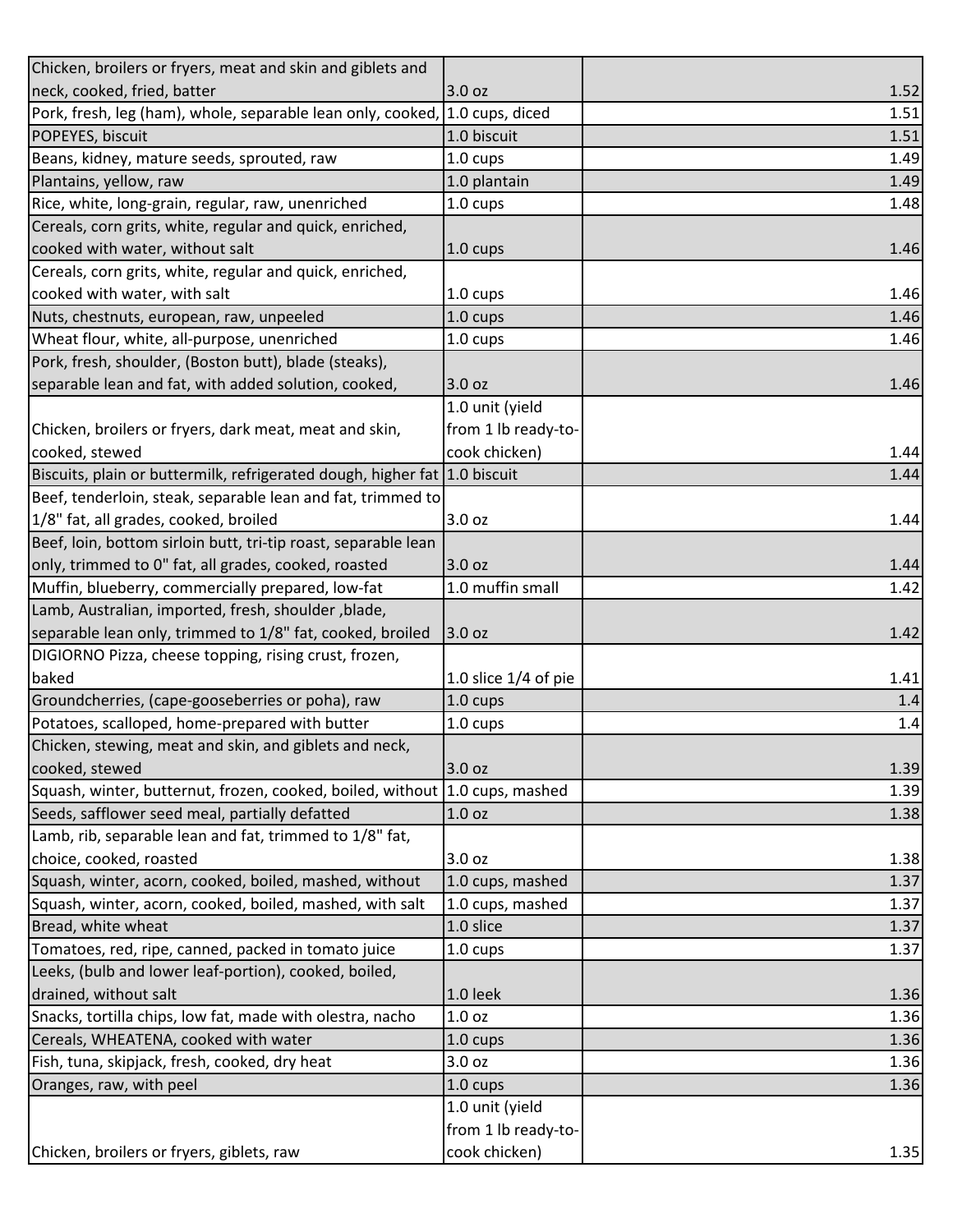|                                                               | 1.0 serving $1/2$   |        |
|---------------------------------------------------------------|---------------------|--------|
| Soup, tomato, canned, condensed, reduced sodium               | cups                | 1.34   |
| Cookies, sugar wafers with creme filling, regular             | 3.0 cookies         | 1.34   |
| Pancakes, buckwheat, dry mix, incomplete                      | 1.0 <sub>oz</sub>   | 1.34   |
| Cookies, chocolate sandwich, with creme filling, special      | 1.0 <sub>oz</sub>   | 1.34   |
| Cereals, corn grits, yellow, regular and quick, enriched,     |                     |        |
| cooked with water, without salt                               | 1.0 cups            | 1.33   |
| Frozen novelties, No Sugar Added, FUDGSICLE pops              | 1.0 serving         | 1.33   |
| Turkey, ground, 93% lean, 7% fat, pan-broiled crumbles        | 3.0 oz              | 1.33   |
| Pork, fresh, shoulder, blade, boston (steaks), separable      |                     |        |
| lean only, cooked, broiled                                    | 3.0 oz              | 1.33   |
| Cracker, meal                                                 | 1.0 <sub>oz</sub>   | $1.32$ |
|                                                               |                     |        |
| Garlic bread, frozen                                          | 1.0 slice presliced | 1.31   |
| Water convolvulus, cooked, boiled, drained, with salt         | 1.0 cups, chopped   | 1.29   |
| Nuts, coconut meat, dried (desiccated), sweetened,            |                     |        |
| flaked, packaged                                              | 1.0 cups            | 1.28   |
| Whey, sweet, dried                                            | 1.0 cups            | 1.28   |
| Turkey, retail parts, thigh, meat and skin, cooked, roasted   | 3.0 oz              | 1.27   |
| Soup, beef and vegetables, canned, ready-to-serve             | 1.0 cups            | 1.27   |
| Beverages, almond milk, chocolate, ready-to-drink             | 8.0 fl oz           | 1.27   |
| Broccoli, frozen, chopped, unprepared                         | 1.0 cups            | 1.26   |
|                                                               |                     |        |
| Cardoon, raw                                                  | 1.0 cups, shredded  | 1.25   |
| Pork sausage, link/patty, reduced fat, unprepared             | 3.0 oz              | 1.24   |
|                                                               | 0.5 cups, chopped   |        |
| Turnip greens, frozen, unprepared                             | or diced            | 1.24   |
| Cereals ready-to-eat, POST, Shredded Wheat, original big      | 2.0 biscuits (1     |        |
| biscuit                                                       | NLEA serving)       | 1.24   |
| Spices, thyme, dried                                          | 1.0 tsp, leaves     | 1.24   |
| Pork, fresh, shoulder, blade, boston (roasts), separable      |                     |        |
| lean and fat, cooked, roasted                                 | 3.0 oz              | 1.23   |
| Fish, mahimahi, cooked, dry heat                              | 3.0 oz              | 1.23   |
| Turkey, whole, dark meat, meat and skin, cooked, roasted      | 3.0 oz              | 1.23   |
| Brussels sprouts, raw                                         | 1.0 cups            | 1.23   |
| Soybeans, mature seeds, sprouted, cooked, steamed             | 1.0 cups            | 1.23   |
| Squash, winter, butternut, cooked, baked, without salt        | 1.0 cups, cubes     | 1.23   |
| Cereals ready-to-eat, POST, Shredded Wheat, original          | 1.0 cups (1 NLEA    |        |
| spoon-size                                                    | serving)            | 1.23   |
| Archway Home Style Cookies, Molasses                          | 1.0 serving         | 1.22   |
| Bread, pound cake type, pan de torta salvadoran               | 1.0 serving         | 1.21   |
|                                                               | $1.0$ cups,         |        |
| Blackberries, frozen, unsweetened                             | unthawed            | 1.21   |
| Pork, cured, ham with natural juices, spiral slice, boneless, |                     |        |
| separable lean and fat, heated, roasted                       | 1.0 slice           | 1.2    |
| Blackberry juice, canned                                      | 1.0 cups            | 1.2    |
| Crustaceans, spiny lobster, mixed species, cooked, moist      | 3.0 oz              | 1.2    |
|                                                               |                     |        |
| Bread, cheese                                                 | 1.0 slice           | 1.2    |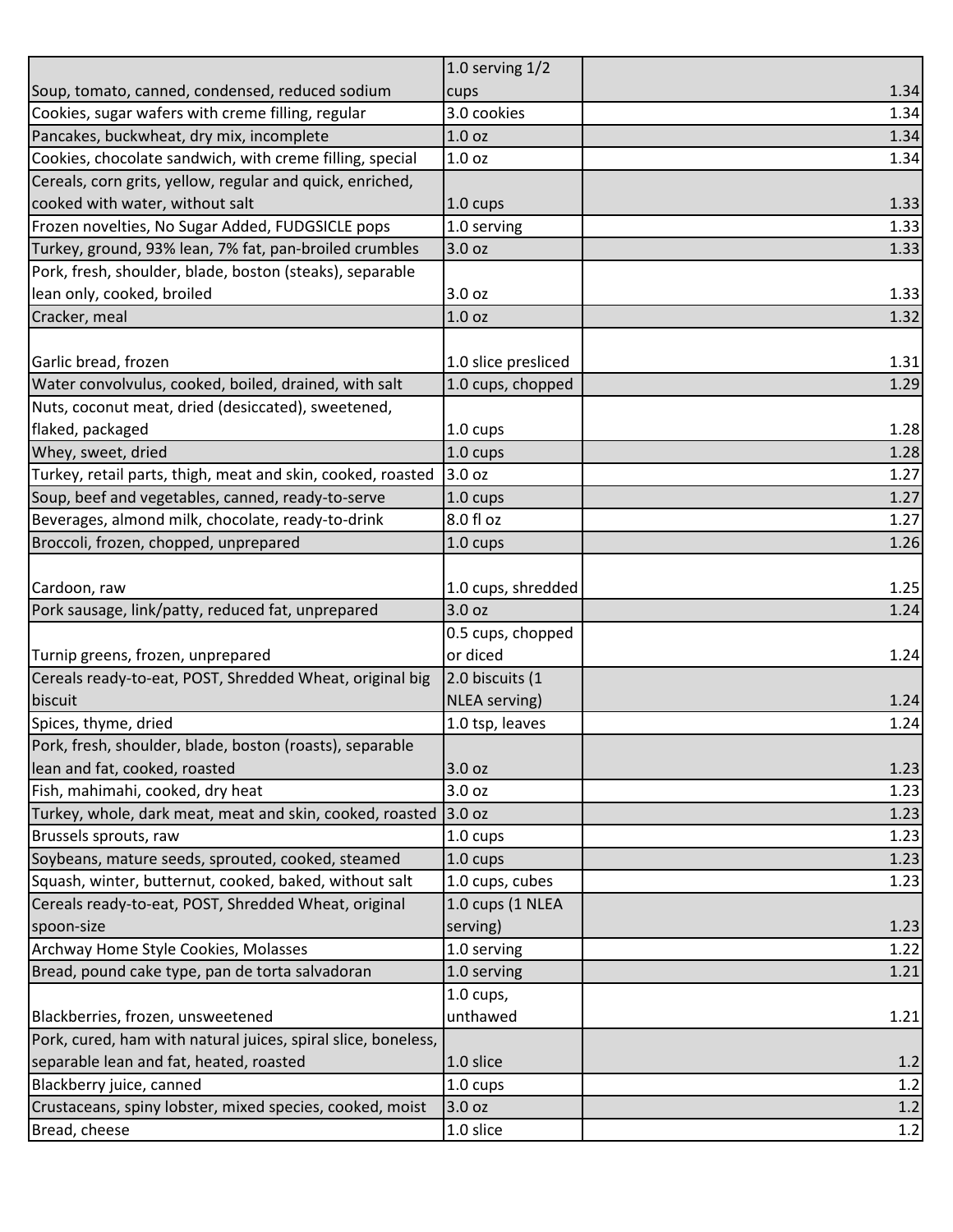|                                                            | 0.12 pie 1 pie (1/8    |         |
|------------------------------------------------------------|------------------------|---------|
| Pie, Dutch Apple, Commercially Prepared                    | of 9" pie)             | 1.19    |
| Fish, trout, mixed species, cooked, dry heat               | 1.0 fillet             | 1.19    |
| Breadfruit, raw                                            | 1.0 cups               | 1.19    |
| Pasta, dry, unenriched                                     | 1.0 cups spaghetti     | 1.18    |
| Pillsbury, Crusty French Loaf, refrigerated dough          | 1.0 serving            | 1.18    |
| Bread, protein (includes gluten)                           | 1.0 oz                 | 1.18    |
| Chicken, broilers or fryers, back, meat only, raw          | 4.0 oz                 | 1.18    |
| Chicken, broilers or fryers, meat and skin, cooked, fried, | 3.0 oz                 | 1.17    |
| Nabisco, Nabisco Grahams Crackers                          | 1.0 serving            | 1.16    |
| Cookies, oatmeal, commercially prepared, special dietary   | 1.0 <sub>oz</sub>      | 1.15    |
| Turnip greens, cooked, boiled, drained, without salt       | 1.0 cups, chopped      | 1.15    |
|                                                            | 0.5 cups (1 NLEA       |         |
| Cereals, QUAKER, QUAKER MultiGrain Oatmeal, dry            | serving)               | 1.15    |
| Archway Home Style Cookies, Iced Molasses                  | 1.0 serving            | 1.15    |
| Cookies, chocolate wafers                                  | 1.0 <sub>oz</sub>      | 1.14    |
| Cranberry sauce, canned, sweetened                         | 1.0 cups               | 1.14    |
| Seeds, lotus seeds, dried                                  | 1.0 cups               | 1.13    |
| Broccoli, frozen, chopped, cooked, boiled, drained,        | 1.0 cups               | 1.12    |
|                                                            | $1.0$ cups,            |         |
| Boysenberries, frozen, unsweetened                         | unthawed               | 1.12    |
| Currants, red and white, raw                               | 1.0 cups               | 1.12    |
|                                                            |                        |         |
|                                                            | 1.0 piece $(1/12$ of   |         |
| Cake, yellow, prepared from recipe without frosting        | 8" dia)                | 1.12    |
| Boysenberries, canned, heavy syrup                         | 1.0 cups               | 1.1     |
| Soup, beef noodle, canned, condensed                       | 0.5 cups               | 1.1     |
| Bread, french or vienna, toasted (includes sourdough)      | 1.0 oz                 | 1.1     |
| Pork, fresh, shoulder, (Boston butt), blade (steaks),      |                        |         |
| separable lean and fat, with added solution, raw           | 4.0 oz                 | $1.1\,$ |
| Cookies, chocolate chip, commercially prepared, regular,   | 1.0 serving 3          |         |
| lower fat                                                  | cookies                | 1.09    |
| Beets, raw                                                 | 1.0 cups               | 1.09    |
| Beverages, Whey protein powder isolate                     | 3.0 scoop              | 1.08    |
| Bread, stuffing, dry mix                                   | 1.0 <sub>oz</sub>      | 1.08    |
|                                                            | 1.0 serving 28         |         |
| Candies, dark chocolate coated coffee beans                | pieces                 | 1.08    |
| Bagels, plain, enriched, with calcium propionate (includes | 1.0 mini bagel (2-     |         |
| onion, poppy, sesame), toasted                             | $1/2$ " dia)           | 1.08    |
| Cream puff, eclair, custard or cream filled, iced          | 4.0 oz                 | 1.07    |
| Martha White Foods, Martha White's Chewy Fudge             | 1.0 serving            | 1.07    |
| Keikitos (muffins), Latino bakery item                     | 1.0 piece              | 1.06    |
| Veal, shank (fore and hind), separable lean and fat,       | 3.0 oz                 | 1.06    |
| Turkey, white, rotisserie, deli cut                        | $1.0$ oz $(1$ serving) | 1.06    |
| Snacks, corn-based, extruded, onion-flavor                 | 1.0 <sub>oz</sub>      | 1.05    |
| Egg, yolk, raw, frozen, sugared, pasteurized               | 1.0 oz                 | 1.05    |
| Bread, wheat                                               | 1.0 slice              | 1.04    |
| Pork, fresh, enhanced, loin, tenderloin, separable lean    | 4.0 oz                 | 1.04    |
| Fish, burbot, cooked, dry heat                             | 1.0 fillet             | 1.03    |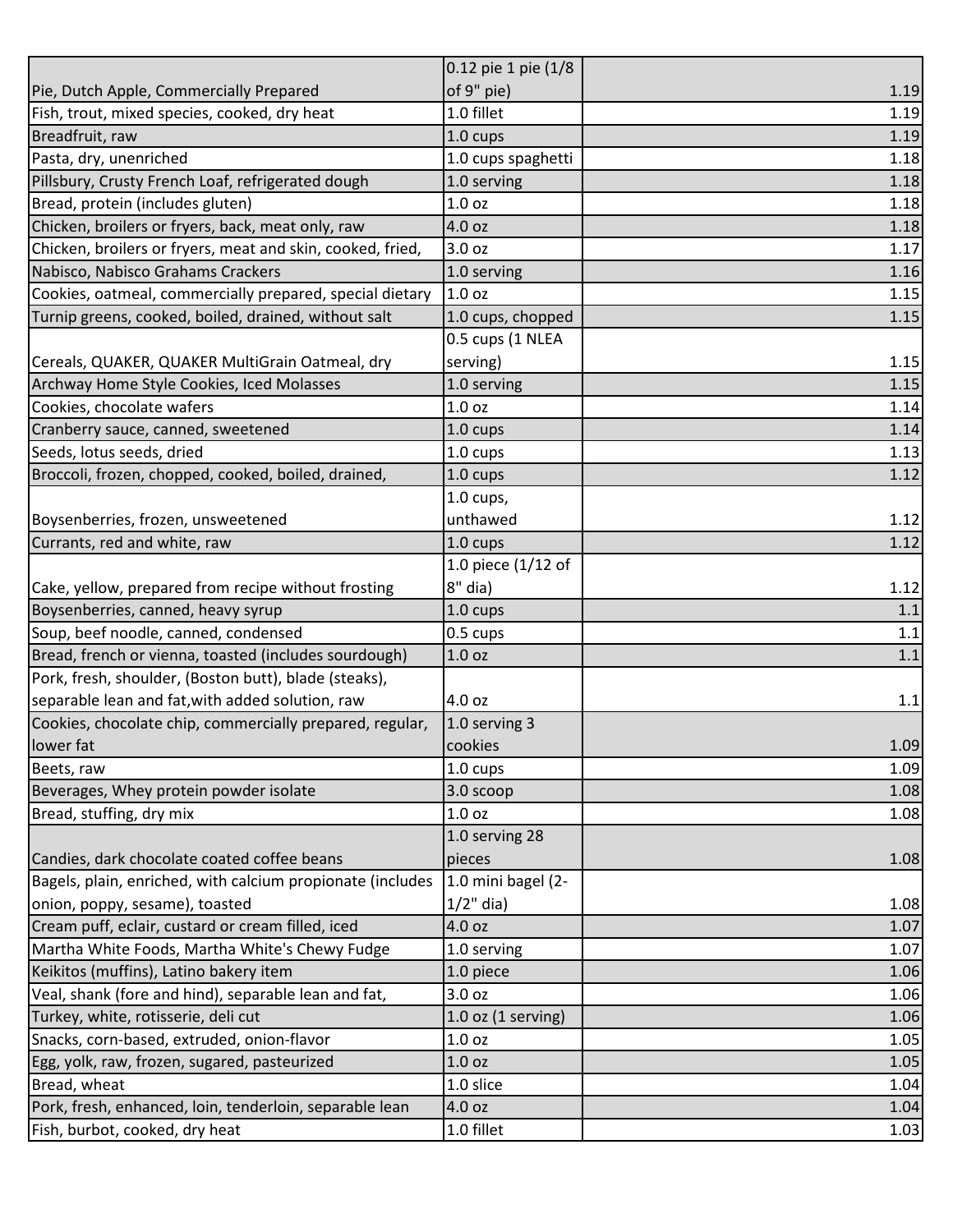| Pork, fresh, loin, tenderloin, separable lean and fat, with           |                     |              |
|-----------------------------------------------------------------------|---------------------|--------------|
| added solution, raw                                                   | 4.0 oz              | 1.03         |
| Yardlong bean, cooked, boiled, drained, without salt                  | 1.0 cups slices     | 1.02         |
|                                                                       | 0.33 package (10    |              |
| Collards, frozen, chopped, unprepared                                 | oz)                 | 1.02         |
| Mission Foods, Mission Flour Tortillas, Soft Taco, 8 inch             | 1.0 serving         | 1.01         |
| Grapefruit juice, white, frozen concentrate, unsweetened,             |                     |              |
| undiluted                                                             | $1.0$ can (6 fl oz) | 1.01         |
| Snacks, potato chips, fat free, salted                                | 1.0 <sub>oz</sub>   | 1.01         |
| Asparagus, frozen, cooked, boiled, drained, without salt              | $1.0 \text{ cups}$  | 1.01         |
| Beef, Australian, imported, grass-fed, seam fat, raw                  | 4.0 oz              | 1.01         |
| Grapefruit, sections, canned, water pack, solids and liquids 1.0 cups |                     | $\mathbf{1}$ |
| Sausage, Italian, sweet, links                                        | 1.0 link 3 oz       | $\mathbf 1$  |
| Squash, summer, crookneck and straightneck, frozen,                   |                     |              |
| cooked, boiled, drained, without salt                                 | 1.0 cups slices     | $\mathbf 1$  |
| Continental Mills, Krusteaz Almond Poppyseed Muffin                   |                     |              |
| Mix, Artificially Flavored, dry                                       | 1.0 serving         | 0.99         |
| Beet greens, raw                                                      | 1.0 cups            | 0.98         |
|                                                                       |                     |              |
| Cheese, feta                                                          | 1.0 cups, crumbled  | 0.97         |
| Pork, ground, 96% lean / 4% fat, raw                                  | 4.0 oz              | 0.97         |
| Fish, grouper, mixed species, cooked, dry heat                        | 3.0 oz              | 0.97         |
| Beerwurst, beer salami, pork and beef                                 | 2.0 oz              | 0.97         |
| Beerwurst, pork and beef                                              | 1.0 serving 2 oz    | 0.97         |
| Squash, winter, hubbard, baked, with salt                             | 1.0 cups, cubes     | 0.96         |
|                                                                       | 1.0 cups (1"        |              |
| Burdock root, cooked, boiled, drained, without salt                   | pieces)             | 0.96         |
| Nuts, coconut meat, dried (desiccated), toasted                       | 1.0 <sub>oz</sub>   | 0.96         |
| Pork, fresh, leg (ham), whole, separable lean and fat, raw            | 4.0 oz              | 0.96         |
| Noodles, egg, unenriched, cooked, without added salt                  | 1.0 cups            | 0.96         |
| Fish, herring, Pacific, raw                                           | 3.0 oz              | 0.95         |
| Milk substitutes, fluid, with lauric acid oil                         | 1.0 cups            | 0.95         |
| Tomato juice, canned, without salt added                              | 1.0 cups            | 0.95         |
| Tomato juice, canned, with salt added                                 | $1.0 \text{ cups}$  | 0.95         |
| Bread, white, commercially prepared, toasted                          | 1.0 <sub>oz</sub>   | 0.94         |
| Bread, cornbread, dry mix, prepared with 2% milk, 80%                 |                     |              |
| margarine, and eggs                                                   | 1.0 muffin          | 0.94         |
| Nuts, coconut meat, dried (desiccated), not sweetened                 | 1.0 <sub>oz</sub>   | 0.94         |
|                                                                       | $1.0$ cups,         |              |
| Loganberries, frozen                                                  | unthawed            | 0.94         |
| Biscuits, plain or buttermilk, frozen, baked                          | 1.0 <sub>oz</sub>   | 0.94         |
| Carrots, canned, regular pack, drained solids                         | 1.0 cups, sliced    | 0.93         |
| Chicken, broilers or fryers, leg, meat and skin, cooked,              | 3.0 oz              | 0.93         |
| Corn, sweet, yellow, canned, brine pack, regular pack,                |                     |              |
| solids and liquids                                                    | 1.0 cups            | 0.92         |
| Bread, stuffing, cornbread, dry mix                                   | 1.0 <sub>oz</sub>   | 0.92         |
| Fish, yellowtail, mixed species, cooked, dry heat                     | 0.5 fillet          | 0.92         |
| Pork, cured, ham, rump, bone-in, separable lean only,                 | 3.0 oz              | 0.92         |
| Noodles, japanese, somen, cooked                                      | 1.0 cups            | 0.92         |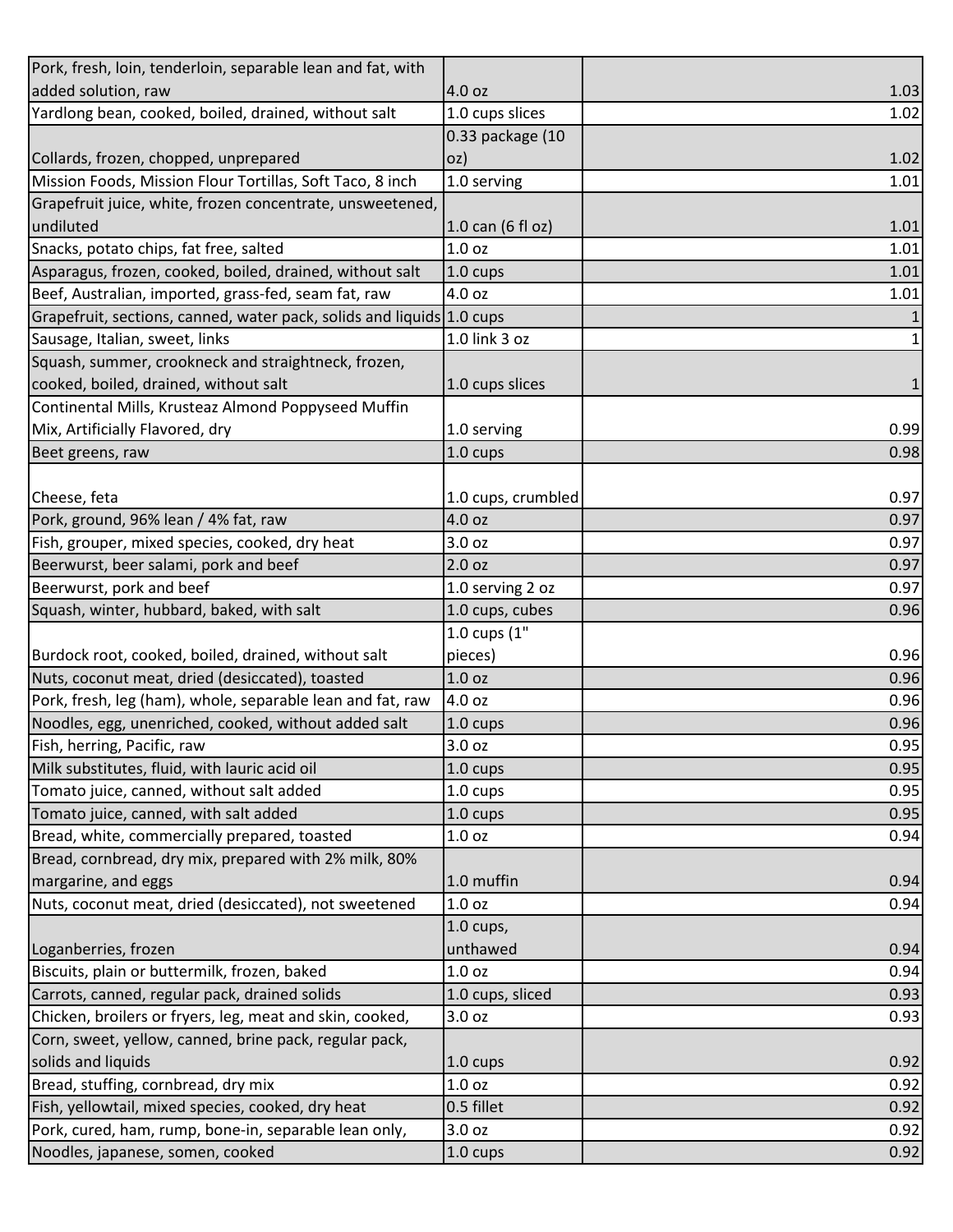| Bread, reduced-calorie, white                                     | 1.0 <sub>oz</sub>    | 0.9  |
|-------------------------------------------------------------------|----------------------|------|
|                                                                   | 1.0 cups, halves or  |      |
| Peaches, canned, light syrup pack, solids and liquids             | slices               | 0.9  |
| Grapefruit juice, white, canned, sweetened                        | 1.0 cups             | 0.9  |
|                                                                   | 16.0 crackers 1      |      |
| Crackers, wheat, regular                                          | serving              | 0.9  |
| Blueberries, frozen, sweetened                                    | 1.0 cups, thawed     | 0.9  |
| Soup, chicken gumbo, canned, condensed                            | $0.5$ cups (4 fl oz) | 0.89 |
| Cherries, sweet, canned, water pack, solids and liquids           | 1.0 cups, pitted     | 0.89 |
|                                                                   | 3.0 oz grilled       |      |
| Pork, ground, 96% lean / 4% fat, cooked, crumbles                 | patties              | 0.89 |
| Beans, snap, green, frozen, cooked, boiled, drained               | 1.0 cups             | 0.89 |
| Purslane, cooked, boiled, drained, without salt                   | $1.0 \text{ cups}$   | 0.89 |
| Bread, oat bran                                                   | 1.0 oz               | 0.88 |
| Infant formula, ABBOTT NUTRITION, SIMILAC, For Spit Up,           |                      |      |
| powder, with ARA and DHA                                          | $1.0$ scoop          | 0.88 |
| Corn, sweet, yellow, canned, vacuum pack, regular pack            | 1.0 cups             | 0.88 |
| Egg, whole, raw, fresh                                            | 1.0 large            | 0.88 |
| Egg, whole, cooked, poached                                       | 1.0 large            | 0.88 |
| Pork, fresh, loin, blade (chops or roasts), boneless,             |                      |      |
| separable lean only, raw                                          | 4.0 oz               | 0.87 |
| Egg, whole, cooked, fried                                         | 1.0 large            | 0.87 |
| Pork, fresh, loin, country-style ribs, separable lean only,       |                      |      |
| bone-in, cooked, broiled                                          | 3.0 oz               | 0.87 |
| Pork, fresh, loin, center rib (roasts), bone-in, separable        |                      |      |
| lean only, cooked, roasted                                        | 3.0 oz               | 0.87 |
| MORI-NU, Tofu, silken, firm                                       | 1.0 slice            | 0.87 |
| Orange juice, frozen concentrate, unsweetened, undiluted 1.0 cups |                      | 0.86 |
| Pork, cured, ham, rump, bone-in, separable lean and fat,          | 3.0 oz               | 0.86 |
| Muffins, English, mixed-grain (includes granola)                  | 1.0 oz               | 0.86 |
| Broccoli raab, raw                                                | 1.0 cups chopped     | 0.86 |
| Purslane, raw                                                     | 1.0 cups             | 0.86 |
| Cheese, pasteurized process, swiss                                | 1.0 cups, diced      | 0.85 |
| Game meat, bison, top sirloin, separable lean only,               |                      |      |
| trimmed to 0" fat, raw                                            | 1.0 <sub>oz</sub>    | 0.85 |
|                                                                   | 1.0 serving 1 roll   |      |
| Pillsbury, Cinnamon Rolls with Icing, refrigerated dough          | with icing           | 0.85 |
| Cookies, shortbread, commercially prepared, plain                 | 1.0 oz               | 0.84 |
| Pork, cured, ham, shank, bone-in, separable lean only,            | 3.0 oz               | 0.84 |
| Pork, fresh, loin, blade (chops or roasts), boneless,             |                      |      |
| separable lean and fat only, raw                                  | 4.0 oz               | 0.84 |
| Bread, oatmeal, toasted                                           | 1.0 oz               | 0.83 |
|                                                                   | 6.0 cracker 1        |      |
| Crackers, cheese, sandwich-type with cheese filling               | cracker = $6.5g$     | 0.83 |
| CAMPBELL'S CHUNKY, Classic Chicken Noodle Soup                    | 1.0 cups             | 0.83 |
| Bread, reduced-calorie, wheat                                     | 1.0 oz               | 0.82 |
| Turkey, drumstick, from whole bird, meat only, raw                | 4.0 oz               | 0.82 |
| Cookies, fig bars                                                 | 1.0 oz               | 0.82 |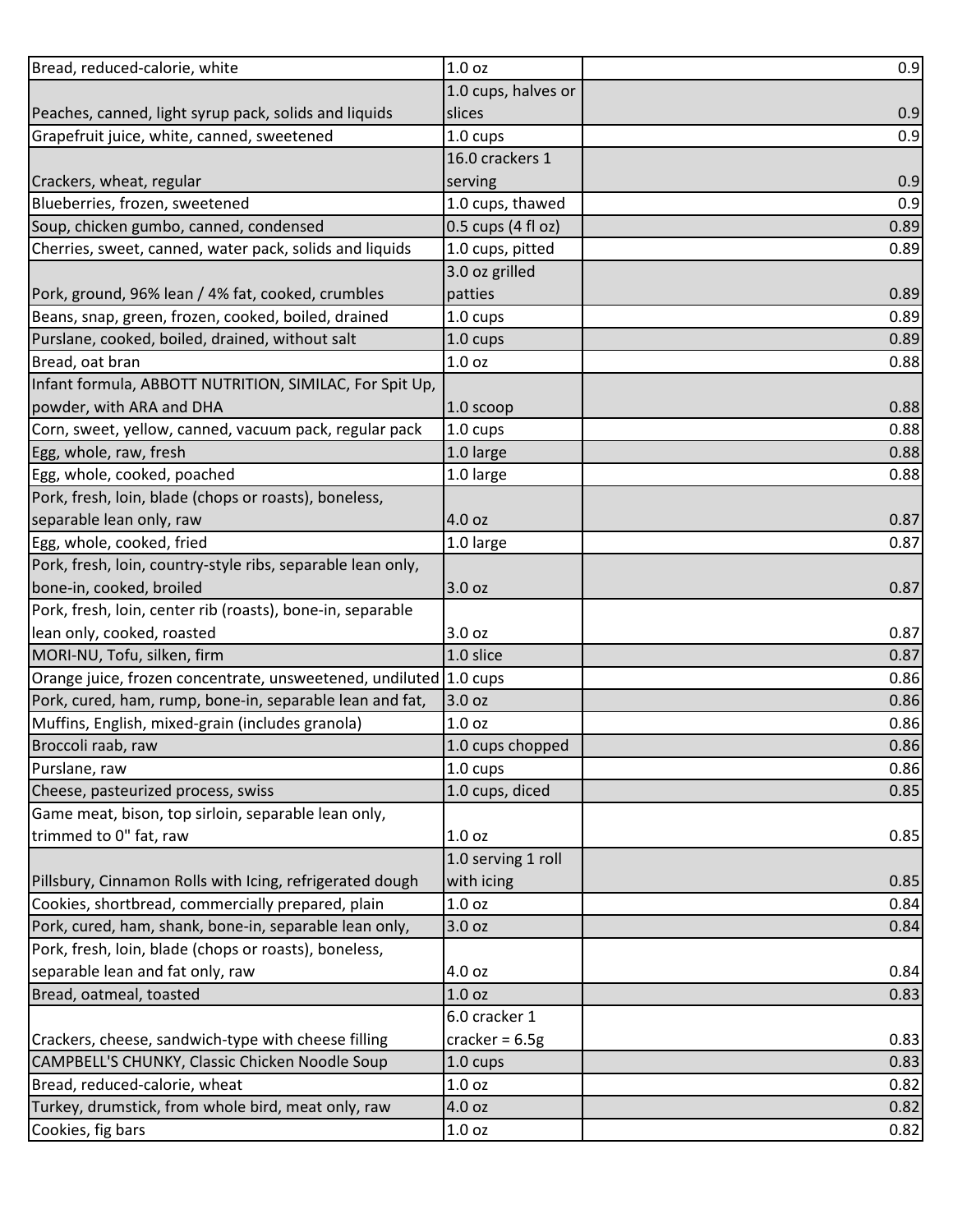| Cherries, sour, red, frozen, unsweetened (Includes foods                        | $1.0 \text{ cups}$ ,              |      |
|---------------------------------------------------------------------------------|-----------------------------------|------|
| for USDA's Food Distribution Program)                                           | unthawed                          | 0.82 |
| Asparagus, cooked, boiled, drained                                              | 0.5 cups                          | 0.82 |
| Pork, fresh, loin, country-style ribs, separable lean and fat,                  |                                   |      |
| bone-in, cooked, broiled                                                        | 3.0 oz                            | 0.82 |
| Spinach, raw                                                                    | $1.0 \text{ cups}$                | 0.81 |
| Hormel Pillow Pak Sliced Turkey Pepperoni                                       | 1.0 serving                       | 0.81 |
| Mung beans, mature seeds, sprouted, cooked, boiled,                             |                                   |      |
| drained, without salt                                                           | 1.0 cups                          | 0.81 |
| Bread, rye                                                                      | 1.0 <sub>oz</sub>                 | 0.8  |
|                                                                                 | 1.0 mini bagel (2-                |      |
| Bagels, oat bran                                                                | $1/2$ " dia)                      | 0.8  |
| Pork, fresh, loin, sirloin (roasts), bone-in, separable lean                    |                                   |      |
| and fat, cooked, roasted                                                        | 3.0 oz                            | 0.8  |
| Bread, cracked-wheat                                                            | 1.0 oz                            | 0.8  |
| Bread, whole-wheat, commercially prepared                                       | 1.0 slice                         | 0.79 |
|                                                                                 | 1.0 medium (2"                    |      |
| Sweet potato, cooked, baked in skin, flesh, with salt                           | dia, 5" long, raw)                | 0.79 |
|                                                                                 | 1.0 unit (yield                   |      |
|                                                                                 | from 1 lb ready-to-               |      |
| Chicken, broilers or fryers, leg, meat only, cooked, fried                      | cook chicken)                     | 0.78 |
| Pork, fresh, loin, blade (chops), boneless, separable lean                      |                                   |      |
| only, boneless, cooked, broiled                                                 | 3.0 oz                            | 0.78 |
| Pork, cured, ham, shank, bone-in, separable lean and fat,                       | 3.0 oz                            | 0.78 |
|                                                                                 | 1.0 cups, halves or               |      |
| Peaches, canned, water pack, solids and liquids                                 | slices                            | 0.78 |
| Biscuits, mixed grain, refrigerated dough                                       | 1.0 <sub>oz</sub>                 | 0.78 |
|                                                                                 |                                   | 0.78 |
| Spices, anise seed<br>Corn, sweet, yellow, frozen, kernels cut off cob, boiled, | 1.0 tsp, whole                    |      |
| drained, without salt                                                           |                                   | 0.78 |
|                                                                                 | 1.0 cups                          |      |
| Apricots, canned, heavy syrup pack, with skin, solids and                       | 1.0 cups, halves<br>1.0 serving 2 | 0.77 |
|                                                                                 | cookies                           |      |
| Pillsbury, Chocolate Chip Cookies, refrigerated dough                           |                                   | 0.77 |
| Cake, sponge, commercially prepared                                             | 1.0 oz                            | 0.77 |
| Bread, irish soda, prepared from recipe                                         | 1.0 oz                            | 0.76 |
| Snacks, pretzels, hard, whole-wheat including both salted                       |                                   |      |
| and unsalted                                                                    | 1.0 oz                            | 0.76 |
| Peaches, canned, extra heavy syrup pack, solids and                             | 1.0 cups, halves or               |      |
| liquids                                                                         | slices                            | 0.76 |
| Fish, grouper, mixed species, raw                                               | 3.0 oz                            | 0.76 |
| Pork, fresh, loin, blade (roasts), boneless, separable lean                     |                                   |      |
| and fat, cooked, roasted                                                        | 3.0 oz                            | 0.76 |
|                                                                                 | 1.0 cups (1/2"                    |      |
| Bamboo shoots, raw                                                              | slices)                           | 0.76 |
| Noodles, japanese, somen, dry                                                   | 2.0 oz                            | 0.75 |
| Sausage, pork and turkey, pre-cooked                                            | 1.0 serving                       | 0.74 |
| Nuts, mixed nuts, oil roasted, with peanuts, lightly salted                     | 1.0 oz                            | 0.74 |
| Pork, fresh, loin, whole, separable lean and fat, cooked,                       | 3.0 oz                            | 0.74 |
| Cookies, peanut butter sandwich, regular                                        | 1.0 oz                            | 0.74 |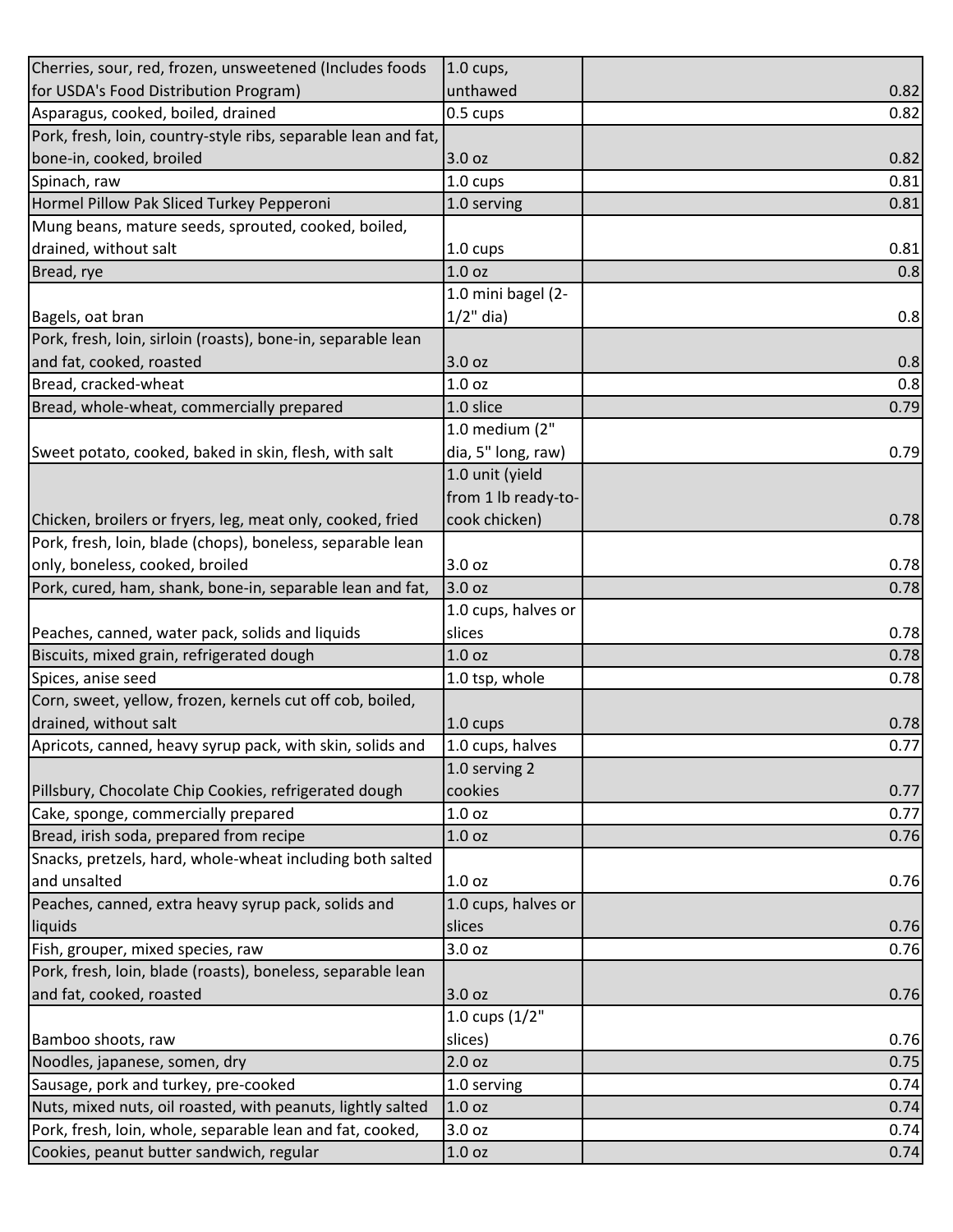| Fruit salad, (peach and pear and apricot and pineapple     |                    |      |
|------------------------------------------------------------|--------------------|------|
| and cherry), canned, water pack, solids and liquids        | 1.0 cups           | 0.73 |
| Asparagus, canned, regular pack, solids and liquids        | 0.5 cups           | 0.73 |
| Cookies, oatmeal, commercially prepared, regular           | 1.0 oz             | 0.73 |
| Potatoes, mashed, dehydrated, flakes without milk, dry     | 1.0 cups           | 0.73 |
| Fish, bluefish, cooked, dry heat                           | 1.0 fillet         | 0.73 |
| Cookies, peanut butter sandwich, special dietary           | 1.0 <sub>oz</sub>  | 0.72 |
| Noodles, egg, dry, unenriched                              | 1.0 cups           | 0.72 |
| Cake, shortcake, biscuit-type, prepared from recipe        | 1.0 oz             | 0.72 |
| Beverages, almond milk, sweetened, vanilla flavor, ready-  | 8.0 fl oz          | 0.72 |
| Fish, bluefish, raw                                        | 1.0 fillet         | 0.72 |
| Cookies, chocolate chip, commercially prepared, regular,   |                    |      |
| higher fat, enriched                                       | 1.0 cookie         | 0.72 |
| Crackers, saltines, whole wheat (includes multi-grain)     | 1.0 serving        | 0.72 |
| Fruit cocktail, (peach and pineapple and pear and grape    |                    |      |
| and cherry), canned, heavy syrup, solids and liquids       | 1.0 cups           | 0.72 |
| Figs, canned, water pack, solids and liquids               | 1.0 cups           | 0.72 |
| Onions, frozen, whole, cooked, boiled, drained, without    | $1.0 \text{ cups}$ | 0.71 |
| Fish, salmon, pink, canned, without salt, solids with bone | 3.0 oz             | 0.71 |
| Bread, cornbread, prepared from recipe, made with low      |                    |      |
| fat (2%) milk                                              | 1.0 <sub>oz</sub>  | 0.71 |
| Vegetable juice cocktail, canned                           | $1.0 \text{ cups}$ | 0.71 |
| Veal, breast, whole, boneless, separable lean only,        | 3.0 oz             | 0.71 |
| Pears, canned, light syrup pack, solids and liquids        | 1.0 cups, halves   | 0.7  |
| Chicken, broiler, rotisserie, BBQ, back meat only          | 3.0 oz             | 0.7  |
| Kielbasa, Polish, turkey and beef, smoked                  | 1.0 serving 2 oz   | 0.69 |
| Crackers, cheese, regular                                  | $0.5$ oz           | 0.69 |
| Snacks, oriental mix, rice-based                           | 1.0 <sub>oz</sub>  | 0.69 |
| Cowpeas, leafy tips, raw                                   | 1.0 cups, chopped  | 0.69 |
| Cookies, shortbread, commercially prepared, pecan          | 1.0 <sub>oz</sub>  | 0.69 |
| Peppers, pasilla, dried                                    | 1.0 pepper         | 0.69 |
| Cheese, provolone                                          | 1.0 cups, diced    | 0.69 |
| Potatoes, french fried, cottage-cut, salt not added in     |                    |      |
| processing, frozen, as purchased                           | 10.0 strips        | 0.68 |
| Snacks, potato chips, fat-free, made with olestra          | 1.0 <sub>oz</sub>  | 0.68 |
| Pork, Leg sirloin tip roast, boneless, separable lean and  | 3.0 oz             | 0.68 |
| Chicken, dark meat, thigh, meat only, with added solution, | 4.0 oz             | 0.68 |
| Soup, onion, canned, condensed                             | 0.5 cups (4 fl oz) | 0.68 |
| Cookies, oatmeal, refrigerated dough, baked                | 1.0 <sub>oz</sub>  | 0.67 |
| Candies, 5TH AVENUE Candy Bar                              | 1.0 bar 2 oz       | 0.67 |
| Sausage, turkey, fresh, raw                                | 1.0 serving        | 0.67 |
| Squash, summer, zucchini, includes skin, cooked, boiled,   |                    |      |
| drained, without salt                                      | 1.0 cups, sliced   | 0.67 |
| Turkey, ground, fat free, patties, broiled                 | 3.0 oz             | 0.66 |
|                                                            | 1.0 cups (1 NLEA   |      |
| Cereals ready-to-eat, QUAKER, QUAKER Puffed Wheat          | serving)           | 0.66 |
| Hyacinth-beans, immature seeds, cooked, boiled, drained,   |                    |      |
| without salt                                               | 1.0 cups           | 0.66 |
| Squash, winter, hubbard, cooked, boiled, mashed, with      | 1.0 cups, mashed   | 0.66 |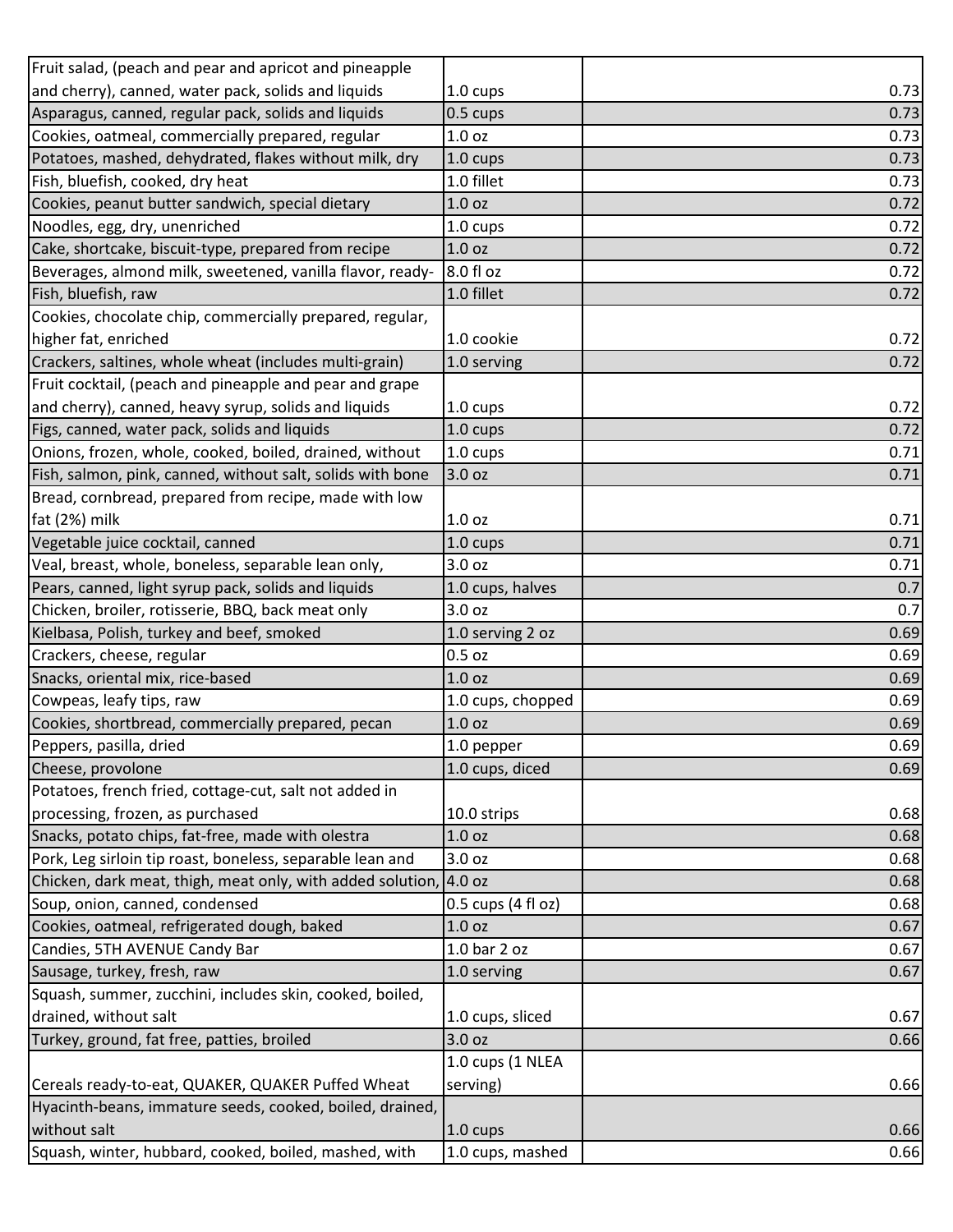| Squash, winter, hubbard, cooked, boiled, mashed, without 1.0 cups, mashed |                     | 0.66 |
|---------------------------------------------------------------------------|---------------------|------|
| Cookies, chocolate chip, refrigerated dough                               | 1.0 serving         | 0.66 |
| Apricots, canned, heavy syrup, drained                                    | 1.0 cups, halves    | 0.66 |
|                                                                           | 1.0 cups spiral     |      |
| Macaroni, vegetable, enriched, cooked                                     | shaped              | 0.66 |
| Pork, fresh, variety meats and by-products, feet, raw                     | 4.0 oz              | 0.66 |
| Veal, breast, whole, boneless, separable lean and fat,                    |                     |      |
| cooked, braised                                                           | 3.0 oz              | 0.65 |
| Fish, salmon, pink, canned, drained solids                                | 3.0 oz              | 0.65 |
| Guinea hen, meat only, raw                                                | 3.0 oz              | 0.65 |
| Bread, reduced-calorie, oatmeal                                           | 1.0 <sub>oz</sub>   | 0.65 |
| Cookies, oatmeal, with raisins                                            | 1.0 <sub>oz</sub>   | 0.65 |
| Cress, garden, raw                                                        | 1.0 cups            | 0.65 |
| Fish, tilapia, raw                                                        | 1.0 fillet          | 0.65 |
| Soup, cream of celery, canned, prepared with equal                        | 1.0 cups            | 0.64 |
| Crackers, standard snack-type, regular                                    | 5.0 crackers        | 0.64 |
| Bologna, pork and turkey, lite                                            | 1.0 serving 2 oz    | 0.64 |
| Snacks, potato sticks                                                     | 1.0 <sub>oz</sub>   | 0.64 |
|                                                                           | 1.0 unit (yield     |      |
|                                                                           | from 1 lb ready-to- |      |
| Chicken, broilers or fryers, light meat, meat only, raw                   | cook chicken)       | 0.64 |
| Carrots, canned, no salt added, solids and liquids                        | 0.5 cups slices     | 0.64 |
| Cookies, sugar, commercially prepared, regular (includes                  | 1.0 <sub>oz</sub>   | 0.64 |
| Celery, cooked, boiled, drained, without salt                             | 1.0 cups, diced     | 0.63 |
| Pork, cured, ham and water product, slice, boneless,                      |                     |      |
| separable lean and fat, heated, pan-broil                                 | $3.0$ oz $(3$ oz)   | 0.63 |
| Cookies, vanilla sandwich with creme filling                              | 1.0 <sub>oz</sub>   | 0.63 |
| Mountain yam, hawaii, cooked, steamed, without salt                       | 1.0 cups, cubes     | 0.62 |
| Kale, frozen, unprepared                                                  | $1.0 \text{ cups}$  | 0.62 |
|                                                                           |                     |      |
| Bratwurst, pork, beef and turkey, lite, smoked                            | 1.0 serving 2.33 oz | 0.62 |
| Cheese, mexican, queso chihuahua                                          | 1.0 cups, diced     | 0.62 |
| Archway Home Style Cookies, Iced Oatmeal                                  | 1.0 serving         | 0.61 |
| Croissants, cheese                                                        | 1.0 <sub>oz</sub>   | 0.61 |
| Potatoes, flesh and skin, raw                                             | 0.5 cups, diced     | 0.61 |
| Cookies, oatmeal, refrigerated dough                                      | 1.0 <sub>oz</sub>   | 0.61 |
| Pork, fresh, variety meats and by-products, pancreas, raw                 | 1.0 <sub>oz</sub>   | 0.6  |
| Fish, pike, northern, cooked, dry heat                                    | 3.0 oz              | 0.6  |
| Fish, salmon, chum, cooked, dry heat                                      | 3.0 oz              | 0.6  |
| Fish, salmon, coho, wild, cooked, moist heat                              | 3.0 oz              | 0.6  |
| Turkey, whole, breast, meat only, cooked, roasted                         | 3.0 oz              | 0.6  |
| Milk, chocolate, fluid, commercial, whole, with added                     |                     |      |
| vitamin A and vitamin D                                                   | $1.0 \text{ cups}$  | 0.6  |
| Milk, chocolate, fluid, commercial, reduced fat, with                     |                     |      |
| added vitamin A and vitamin D                                             | $1.0 \text{ cups}$  | 0.6  |
| Cookies, peanut butter, commercially prepared, regular                    | 1.0 <sub>oz</sub>   | 0.6  |
| Snacks, granola bars, soft, uncoated, peanut butter                       | 1.0 bar $(1 oz)$    | 0.6  |
| Litchis, raw                                                              | $1.0 \text{ cups}$  | 0.59 |
| Archway Home Style Cookies, Raspberry Filled                              | 1.0 serving         | 0.58 |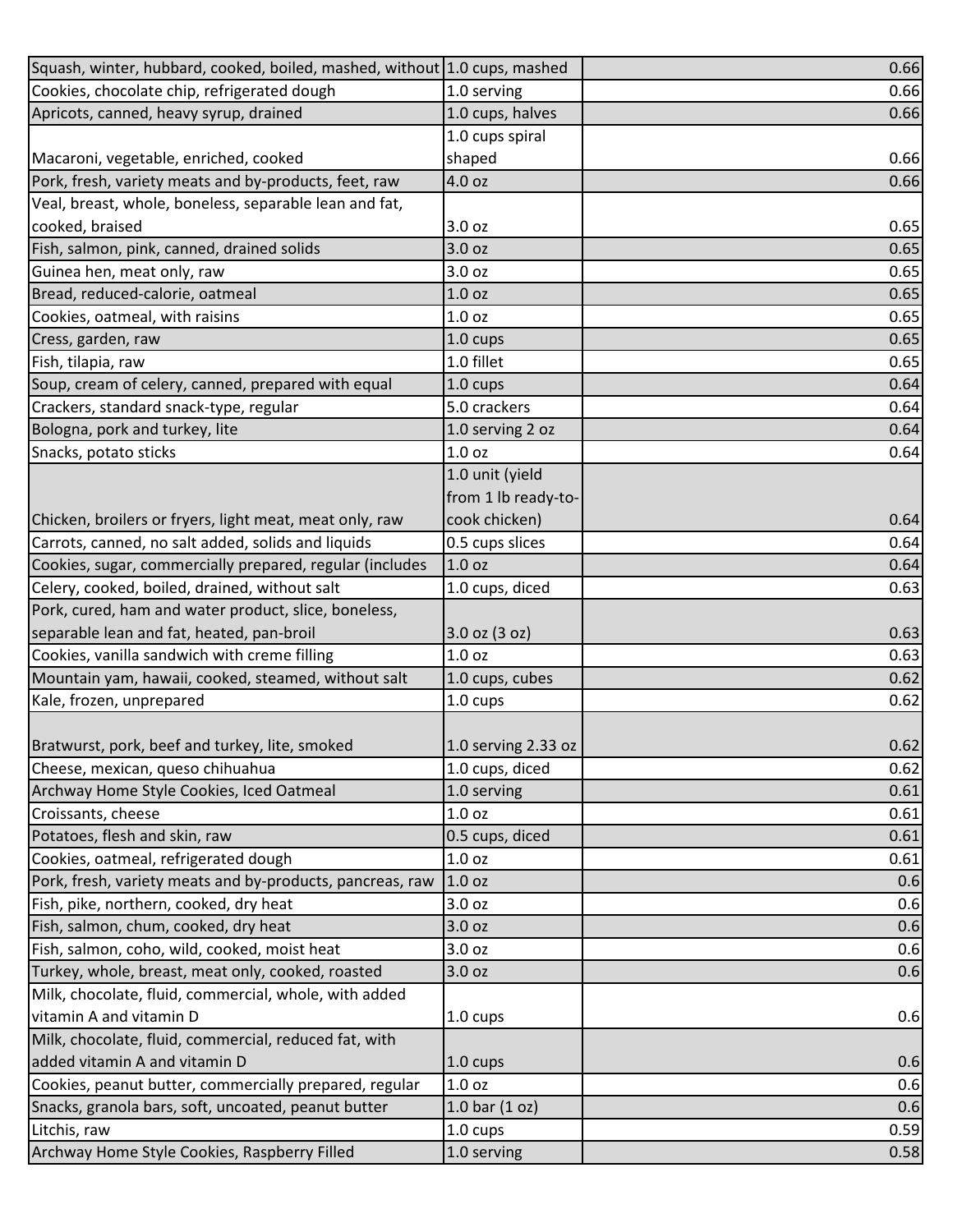| Croutons, plain                                                | 0.5 oz              | 0.58 |
|----------------------------------------------------------------|---------------------|------|
| Fish, mackerel, jack, canned, drained solids                   | 1.0 oz, boneless    | 0.58 |
|                                                                | 1.0 serving $1/2$   |      |
| Ice creams, BREYERS, All Natural Light French Chocolate        | cups                | 0.58 |
| Croissants, butter                                             | 1.0 oz              | 0.58 |
| Corn, sweet, yellow, frozen, kernels cut off cob,              |                     |      |
| unprepared (Includes foods for USDA's Food Distribution        | 1.0 cups            | 0.57 |
|                                                                | 1.0 serving (1 hot  |      |
| Frankfurter, meat                                              | dog)                | 0.57 |
| Archway Home Style Cookies, Date Filled Oatmeal                | 1.0 serving         | 0.56 |
| Cake, white, dry mix, special dietary (includes lemon-         | 1.0 <sub>oz</sub>   | 0.56 |
|                                                                | 12.0 oz serving 2.7 |      |
| Sausage, pork and beef, with cheddar cheese, smoked            | <b>OZ</b>           | 0.56 |
| Candies, fudge, chocolate, with nuts, prepared-from-           | 1.0 <sub>oz</sub>   | 0.56 |
| Nuts, almond butter, plain, with salt added                    | 1.0 tbsp            | 0.56 |
| Kiwifruit, green, raw                                          | 1.0 cups, sliced    | 0.56 |
| Danish pastry, cinnamon, enriched                              | 1.0 <sub>oz</sub>   | 0.56 |
|                                                                | 1.0 unit (yield     |      |
|                                                                | from 1 lb ready-to- |      |
| Chicken, broilers or fryers, back, meat and skin, raw          | cook chicken)       | 0.55 |
| Fish, tuna, white, canned in oil, drained solids               | 3.0 oz              | 0.55 |
| Lamb, Australian, imported, fresh, leg, center slice, bone-    |                     |      |
| in, separable lean only, trimmed to 1/8" fat, raw              | 1.0 <sub>oz</sub>   | 0.55 |
| Cheese, ricotta, part skim milk                                | 0.5 cups            | 0.55 |
| Pork, fresh, loin, top loin (roasts), boneless, separable lean |                     |      |
| only, cooked, roasted                                          | 3.0 oz              | 0.54 |
|                                                                | 0.33 package (10    |      |
| Okra, frozen, unprepared                                       | oz)                 | 0.54 |
| Cheese, muenster                                               | 1.0 cups, diced     | 0.54 |
| Nabisco, Nabisco Oreo Crunchies, Cookie Crumb Topping          | 1.0 serving         | 0.54 |
|                                                                | 1.0 serving         |      |
|                                                                | (approximate        |      |
| Bread, salvadoran sweet cheese (quesadilla salvadorena)        | serving size)       | 0.54 |
| POPEYES, Spicy Chicken Strips, analyzed 2006                   | 1.0 strip           | 0.54 |
| Candies, MARS SNACKFOOD US, M & M's Milk Chocolate             | 1.0 package (1.69   |      |
| Candies                                                        | oz)                 | 0.53 |
| Candies, HERSHEY'S, ALMOND JOY BITES                           | 18.0 pieces         | 0.53 |
| Spices, savory, ground                                         | $1.0$ tsp           | 0.53 |
| Soup, beef broth, bouillon, consomme, prepared with            |                     |      |
| equal volume water                                             | 1.0 cups (8 fl oz)  | 0.53 |
| Olives, ripe, canned (small-extra large)                       | 1.0 tbsp            | 0.53 |
| Frozen novelties, KLONDIKE, SLIM-A-BEAR Fudge Bar, 98%         | 1.0 serving 3.5 fl  |      |
| fat free, no sugar added                                       | oz bar              | 0.53 |
| Grapefruit, sections, canned, juice pack, solids and liquids   | 1.0 cups            | 0.52 |
| Crackers, melba toast, rye (includes pumpernickel)             | $0.5$ oz            | 0.52 |
| Cookies, brownies, prepared from recipe                        | 1.0 oz              | 0.52 |
| Bacon and beef sticks                                          | 1.0 <sub>oz</sub>   | 0.52 |
| Lamb, Australian, imported, fresh, leg, center slice, bone-    |                     |      |
| in, separable lean and fat, trimmed to 1/8" fat, raw           | 1.0 <sub>oz</sub>   | 0.51 |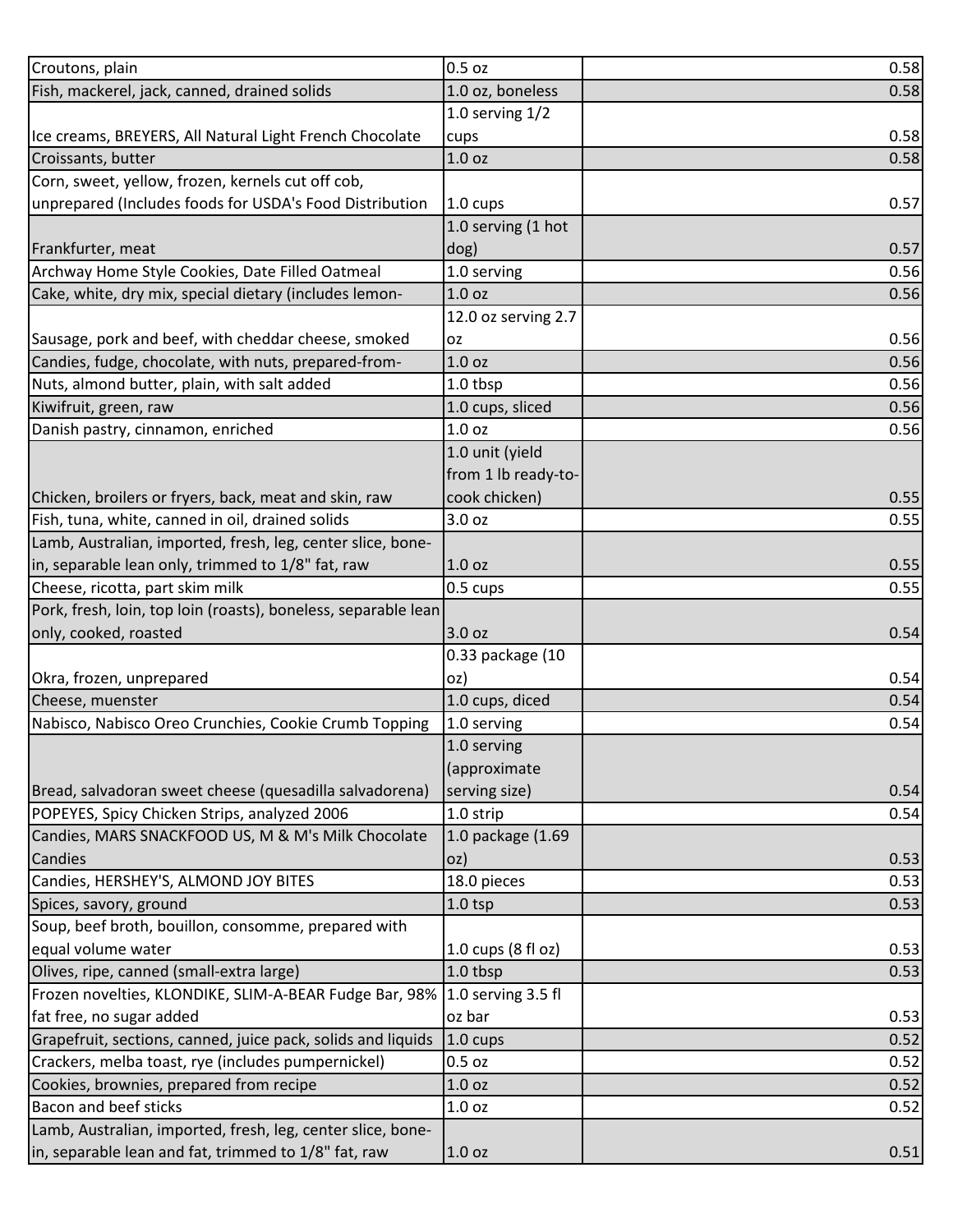| Soup, cream of shrimp, canned, prepared with equal         | 1.0 cups             | 0.51 |
|------------------------------------------------------------|----------------------|------|
| Danish pastry, cheese                                      | 1.0 oz               | 0.51 |
| Eggnog                                                     | 1.0 cups             | 0.51 |
| Lamb, Australian, imported, fresh, loin, separable lean    |                      |      |
| only, trimmed to 1/8" fat, raw                             | 1.0 <sub>oz</sub>    | 0.51 |
|                                                            | 1.0 cups, with pits, |      |
| Cherries, sweet, raw                                       | yields               | 0.5  |
| Spices, marjoram, dried                                    | $1.0$ tsp            | 0.5  |
| Lamb, Australian, imported, fresh, leg, sirloin half,      |                      |      |
| boneless, separable lean only, trimmed to 1/8" fat, raw    | 1.0 oz               | 0.5  |
| Gravy, brown instant, dry                                  | 1.0 serving          | 0.5  |
|                                                            |                      |      |
| Cheese, mozzarella, whole milk                             | 1.0 cups, shredded   | 0.49 |
| POPEYES, Mild Chicken Strips, analyzed 2006                | 1.0 strip            | 0.49 |
| Cheese, parmesan, grated                                   | $1.0 \text{ cups}$   | 0.49 |
| Snacks, KELLOGG, KELLOGG'S RICE KRISPIES TREATS            | 1.0 serving          | 0.48 |
| Mushrooms, portabella, grilled                             | 1.0 cups sliced      | 0.48 |
| Puddings, chocolate, dry mix, regular, prepared with       | 0.5 cups             | 0.48 |
| Chicory roots, raw                                         | 1.0 root             | 0.48 |
| Snacks, corn-based, extruded, puffs or twists, cheese-     | 1.0 oz crunchy       |      |
| flavor                                                     | (about 21 pieces)    | 0.48 |
| Okra, frozen, cooked, boiled, drained, without salt        | 0.5 cups slices      | 0.48 |
|                                                            | 1.0 serving 2.1 oz   |      |
| Candies, NESTLE, BUTTERFINGER Bar                          | bar                  | 0.47 |
| Turkey from whole, light meat, meat only, with added       |                      |      |
| solution, cooked, roasted                                  | 3.0 oz               | 0.47 |
| Cauliflower, green, raw                                    | 1.0 cups             | 0.47 |
| Gooseberries, raw                                          | 1.0 cups             | 0.47 |
| Lamb, Australian, imported, fresh, leg, whole (shank and   |                      |      |
| sirloin), separable lean only, trimmed to 1/8" fat, raw    | 1.0 oz               | 0.46 |
| Pancakes, plain, frozen, ready-to-heat, microwave          |                      |      |
| (includes buttermilk)                                      | 1.0 oz               | 0.46 |
| Snacks, tortilla chips, nacho-flavor, reduced fat          | 1.0 oz               | 0.46 |
| Cheese spread, pasteurized process, American               | 1.0 cups, diced      | 0.46 |
| Candies, HERSHEY, KIT KAT BIG KAT Bar                      | 1.0 bar 1.94 oz      | 0.46 |
| Lamb, Australian, imported, fresh, leg, shank half,        |                      |      |
| separable lean only, trimmed to 1/8" fat, raw              | 1.0 oz               | 0.46 |
| Snacks, potato chips, made from dried potatoes, cheese-    | 1.0 <sub>oz</sub>    | 0.45 |
| Lamb, New Zealand, imported, frozen, leg, whole (shank     |                      |      |
| and sirloin), separable lean and fat, trimmed to 1/8" fat, | 1.0 oz               | 0.45 |
|                                                            |                      |      |
| Cheese substitute, mozzarella                              | 1.0 cups, shredded   | 0.45 |
| Lamb, Australian, imported, fresh, composite of trimmed    |                      |      |
| retail cuts, separable lean only, trimmed to 1/8" fat, raw | 1.0 <sub>oz</sub>    | 0.45 |
|                                                            | 0.33 package (10     |      |
| Onions, frozen, whole, unprepared                          | oz)                  | 0.44 |
| Crackers, rye, wafers, seasoned                            | $0.5$ oz             | 0.43 |
| Cookies, brownies, dry mix, sugar free                     | 1.0 oz               | 0.43 |
| Salami, Italian, pork                                      | 1.0 oz               | 0.43 |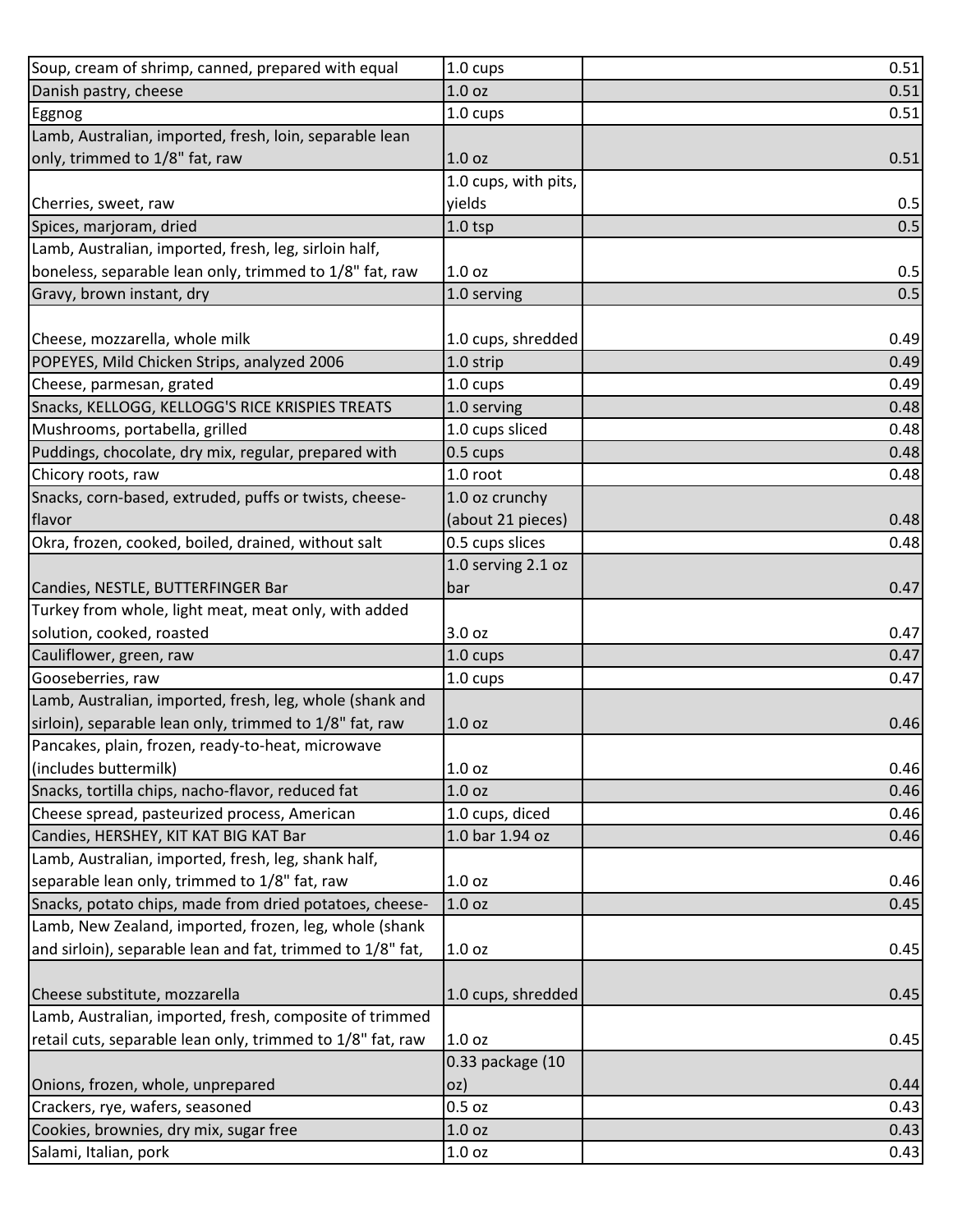| Infant formula, MEAD JOHNSON, ENFAMIL, Premature,         |                     |      |
|-----------------------------------------------------------|---------------------|------|
| with iron, 24 calories, ready-to-feed                     | $1.0 f$ l oz        | 0.43 |
| Lamb, Australian, imported, fresh, foreshank, separable   |                     |      |
| lean only, trimmed to 1/8" fat, raw                       | 1.0 <sub>oz</sub>   | 0.43 |
| Lamb, shoulder, blade, separable lean and fat, trimmed to |                     |      |
| 1/8" fat, choice, raw                                     | 1.0 oz              | 0.43 |
| Potatoes, roasted, salt added in processing, frozen,      | 3.0 oz              | 0.42 |
| Lamb, New Zealand, imported, frozen, foreshank,           |                     |      |
| separable lean and fat, trimmed to 1/8" fat, raw          | 1.0 oz              | 0.42 |
| Potatoes, mashed, dehydrated, prepared from granules      |                     |      |
| with milk, water and margarine added                      | 1.0 cups            | 0.42 |
| Chicken, skin (drumsticks and thighs), raw                | 4.0 oz              | 0.42 |
| Fish, cod, Atlantic, canned, solids and liquid            | 3.0 oz              | 0.42 |
| Heinz, Weight Watcher, Chocolate Eclair, frozen           | 1.0 eclair, frozen  | 0.41 |
| Bologna, meat and poultry                                 | 1.0 slice           | 0.41 |
| Baking chocolate, MARS SNACKFOOD US, M & M's              | 1.0 serving 0.5 oz, |      |
| Semisweet Chocolate Mini Baking Bits                      | about 1 tbsp        | 0.41 |
| Cake, coffeecake, cinnamon with crumb topping, dry mix,   | 1.0 <sub>oz</sub>   | 0.41 |
|                                                           | 1.0 serving 2.13 oz |      |
| Candies, MARS SNACKFOOD US, 3 MUSKETEERS Bar              | bar                 | 0.4  |
| Croutons, seasoned                                        | $0.5$ oz            | 0.4  |
|                                                           | 1.0 cups $(1/2"$    |      |
| Balsam-pear (bitter gourd), pods, raw                     | pieces)             | 0.4  |
| Potatoes, mashed, dehydrated, prepared from granules      |                     |      |
| without milk, whole milk and butter added                 | 1.0 cups            | 0.4  |
| Infant formula, GERBER, GOOD START 2 Soy, with iron,      | 1.0 fl oz           | 0.4  |
| Infant Formula, GERBER GOOD START 2, GENTLE PLUS,         | 1.0 f1 oz           | 0.4  |
| Candies, MOUNDS Candy Bar                                 | 1.0 bar snack size  | 0.4  |
| Candies, YORK Peppermint Pattie                           | 1.0 patty 1.5 oz    | 0.4  |
| Radishes, raw                                             | 1.0 cups slices     | 0.39 |
| Crackers, standard snack-type, sandwich, with peanut      | $0.5$ oz            | 0.39 |
| Lamb, Australian, imported, fresh, foreshank, separable   |                     |      |
| lean and fat, trimmed to 1/8" fat, raw                    | 1.0 <sub>oz</sub>   | 0.39 |
| Snacks, tortilla chips, ranch-flavor                      | 1.0 oz              | 0.39 |
| Plantains, yellow, baked                                  | 1.0 cups            | 0.39 |
| Crackers, rusk toast                                      | $0.5$ oz            | 0.39 |
| Lamb, New Zealand, imported, frozen, shoulder, whole      |                     |      |
| (arm and blade), separable lean and fat, trimmed to 1/8"  | 1.0 <sub>oz</sub>   | 0.39 |
| Lamb, Australian, imported, fresh, shoulder, blade,       |                     |      |
| separable lean only, trimmed to 1/8" fat, raw             | 1.0 oz              | 0.39 |
| Snacks, potato chips, barbecue-flavor                     | 1.0 <sub>oz</sub>   | 0.39 |
| Cake, snack cakes, creme-filled, sponge                   | 1.0 <sub>oz</sub>   | 0.39 |
| Onions, sweet, raw                                        | 1.0 NLEA serving    | 0.38 |
| Carrots, raw                                              | 1.0 cups chopped    | 0.38 |
| Fish, swordfish, cooked, dry heat                         | 3.0 oz              | 0.38 |
| Spices, curry powder                                      | $1.0$ tsp           | 0.38 |
| Crackers, wheat, sandwich, with peanut butter filling     | $0.5$ oz            | 0.38 |
| Fish, mackerel, spanish, raw                              | 3.0 oz              | 0.37 |
| Crackers, wheat, sandwich, with cheese filling            | $0.5$ oz            | 0.37 |
|                                                           |                     |      |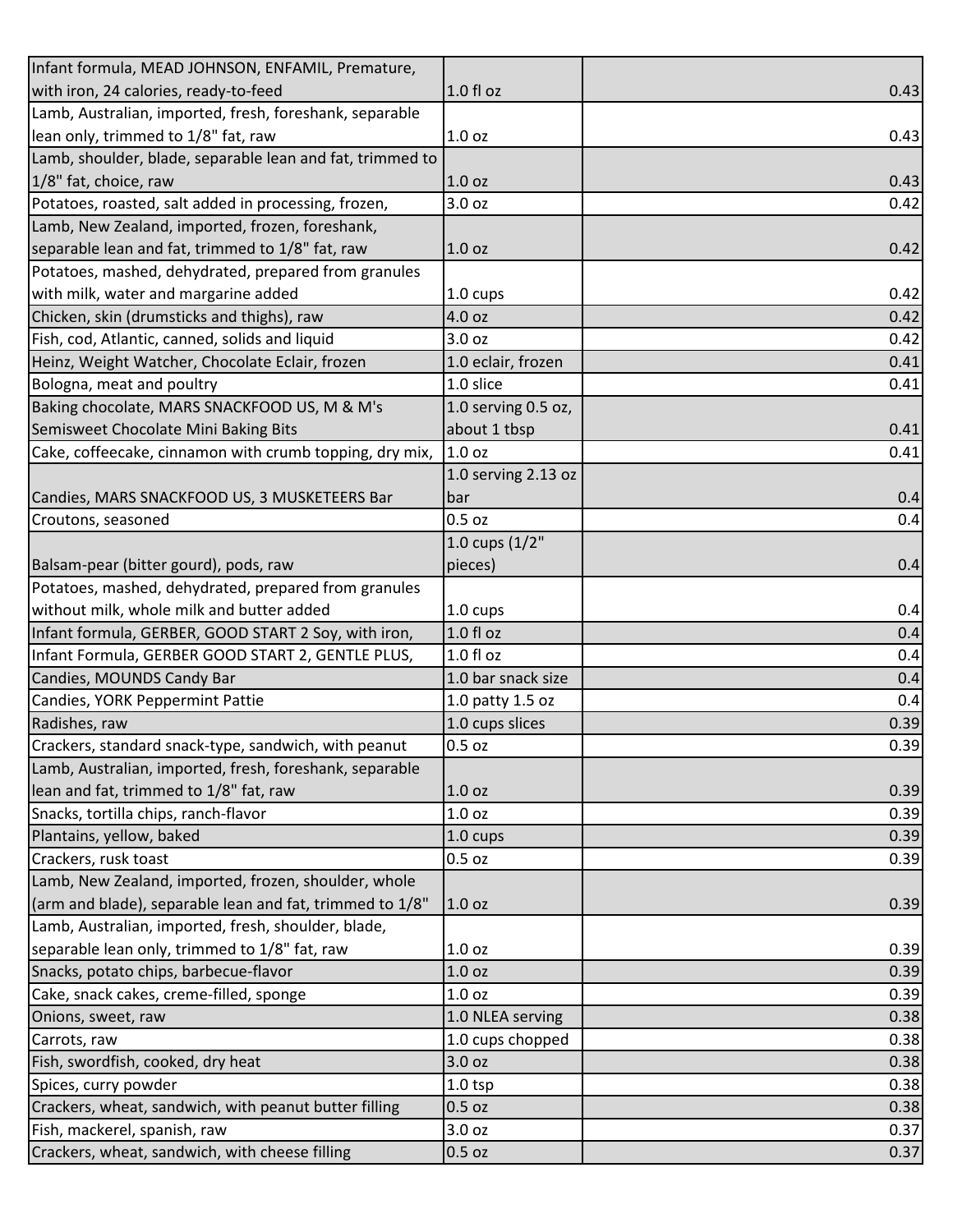| Rice, white, medium-grain, cooked, unenriched                   | $1.0 \text{ cups}$  | 0.37 |
|-----------------------------------------------------------------|---------------------|------|
| Beverages, V8 V-FUSION Juices, Peach Mango                      | 1.0 serving 8 oz    | 0.37 |
| Fruit cocktail, (peach and pineapple and pear and grape         |                     |      |
| and cherry), canned, extra light syrup, solids and liquids      | 0.5 cups            | 0.37 |
| Frozen novelties, ice type, sugar free, orange, cherry, and     | 1.0 serving 1.75 fl |      |
| grape POPSICLE pops                                             | oz pop              | 0.37 |
| Beverages, V8 SPLASH Smoothies, Strawberry Banana               | 1.0 serving 8 oz    | 0.37 |
| Beverages, V8 SPLASH Smoothies, Peach Mango                     | 1.0 serving 8 oz    | 0.37 |
| Candies, YORK BITES                                             | 15.0 pieces         | 0.37 |
| Cookies, sugar wafer, with creme filling, sugar free            | 1.0 <sub>oz</sub>   | 0.37 |
| Papayas, raw                                                    | 1.0 cups 1" pieces  | 0.36 |
| Puddings, chocolate, ready-to-eat                               | 1.0 oz              | 0.36 |
| Drumstick pods, raw                                             | 1.0 cups slices     | 0.36 |
| Candies, NESTLE, BUTTERFINGER Crisp                             | 1.0 piece           | 0.36 |
| Beverages, chocolate powder, no sugar added                     | 2.0 tbsp            | 0.36 |
|                                                                 | 0.75 cups (1 NLEA   |      |
| Cereals ready-to-eat, BARBARA'S PUFFINS, original               | serving)            | 0.36 |
| Infant formula, ABBOTT NUTRITION, SIMILAC, Expert Care,         |                     |      |
| Diarrhea, ready- to- feed with ARA and DHA                      | $1.0 f$ l oz        | 0.36 |
| Infant formula, ABBOTT NUTRITION, SIMILAC, For Spit Up,         |                     |      |
| ready-to-feed, with ARA and DHA                                 | 1.0 fl oz           | 0.36 |
| Luncheon meat, pork, ham, and chicken, minced, canned,          | 2.0 oz 1 NLEA       |      |
| reduced sodium, added ascorbic acid, includes SPAM, 25% serving |                     | 0.36 |
| Lamb, Australian, imported, fresh, shoulder, whole (arm         |                     |      |
| and blade), separable lean and fat, trimmed to 1/8" fat,        | 1.0 <sub>oz</sub>   | 0.36 |
| Spices, ginger, ground                                          | $1.0$ tsp           | 0.36 |
| Ice creams, BREYERS, All Natural Light Mint Chocolate           | 1.0 serving $1/2$   |      |
| Chip                                                            | cups                | 0.35 |
| Fish, lingcod, cooked, dry heat                                 | 3.0 oz              | 0.35 |
| Pie, fried pies, fruit                                          | 1.0 oz              | 0.35 |
| Lamb, Australian, imported, fresh, shoulder, blade,             |                     |      |
| separable lean and fat, trimmed to 1/8" fat, raw                | 1.0 oz              | 0.34 |
| Nuts, coconut cream, raw (liquid expressed from grated          | 1.0 tbsp            | 0.34 |
| Spices, caraway seed                                            | $1.0$ tsp           | 0.34 |
| Bologna, pork, turkey and beef                                  | 1.0 oz              | 0.34 |
| Fish, scup, cooked, dry heat                                    | 1.0 fillet          | 0.34 |
| Crackers, standard snack-type, sandwich, with cheese            | $0.5$ oz            | 0.34 |
| Onions, raw                                                     | 1.0 cups, chopped   | 0.34 |
| Potatoes, mashed, dehydrated, prepared from flakes              |                     |      |
| without milk, whole milk and butter added                       | $1.0 \text{ cups}$  | 0.34 |
| Kale, raw                                                       | 1.0 cups            | 0.34 |
|                                                                 | 1.0 unit (yield     |      |
| Chicken, broilers or fryers, drumstick, meat only, cooked,      | from 1 lb ready-to- |      |
| fried                                                           | cook chicken)       | 0.33 |
| Corn, sweet, yellow, canned, drained solids, rinsed with        | 1.0 cups drained,   |      |
| tap water                                                       | rinsed              | 0.33 |
| Barbecue loaf, pork, beef                                       | 1.0 oz              | 0.33 |
| Bologna, chicken, turkey, pork                                  | 1.0 serving         | 0.32 |
| Orange juice, chilled, includes from concentrate, with          | 1.0 cups            | 0.32 |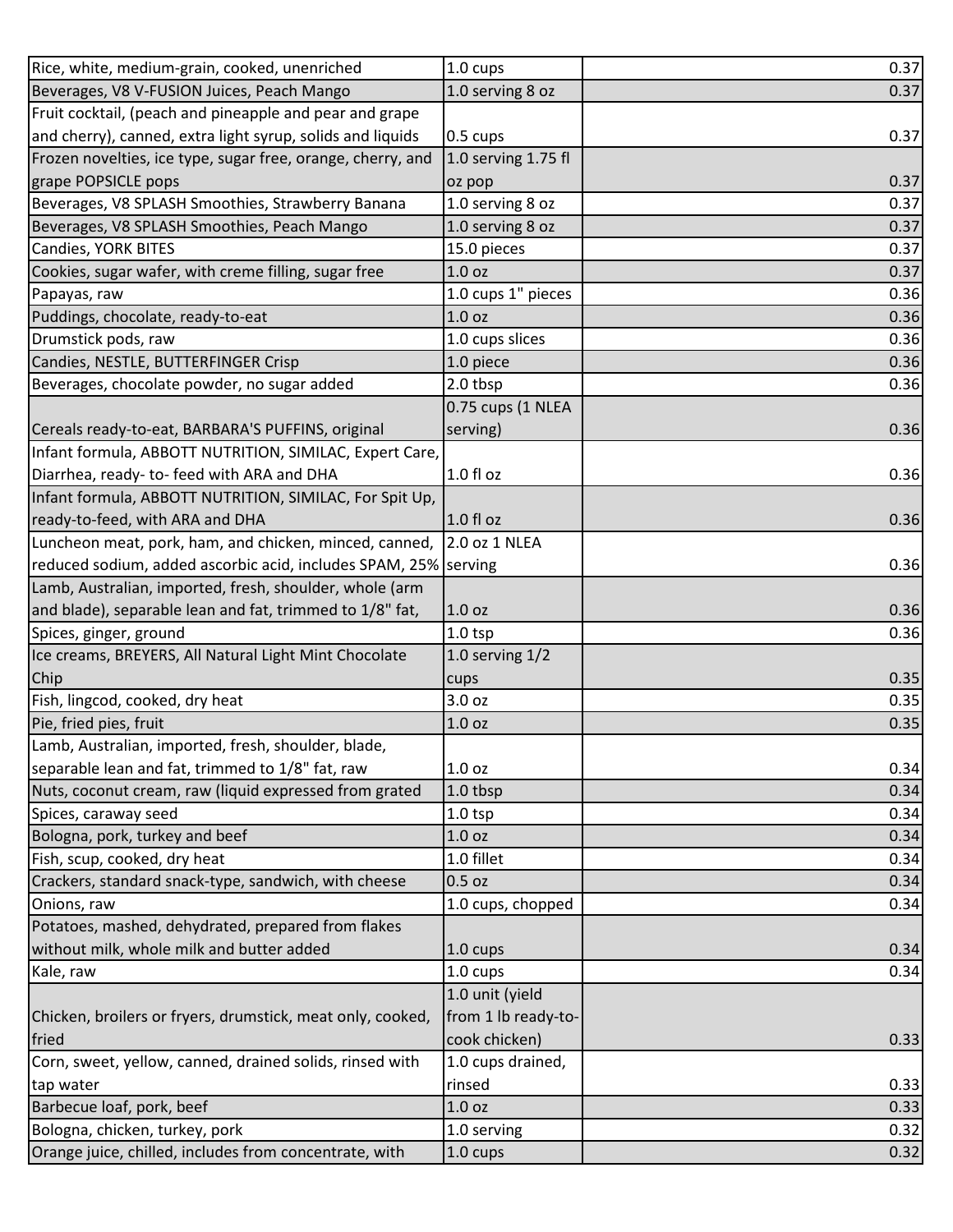| Orange juice, chilled, includes from concentrate, with       |                    |      |
|--------------------------------------------------------------|--------------------|------|
| added calcium and vitamin D                                  | 1.0 cups           | 0.32 |
| Snacks, potato chips, made from dried potatoes, fat-free,    |                    |      |
| made with olestra                                            | 1.0 <sub>oz</sub>  | 0.32 |
| Kanpyo, (dried gourd strips)                                 | 1.0 strip          | 0.32 |
| Rice, white, long-grain, regular, cooked, unenriched, with   | 1.0 cups           | 0.32 |
| Fish, cisco, raw                                             | 1.0 fillet         | 0.32 |
| Soup, chicken with rice, canned, condensed                   | 0.5 cups           | 0.32 |
|                                                              | 0.33 package (10   |      |
| Onions, frozen, chopped, unprepared                          | oz)                | 0.31 |
| Egg substitute, powder                                       | 0.35 oz            | 0.31 |
| Cake, cherry fudge with chocolate frosting                   | 1.0 <sub>oz</sub>  | 0.31 |
| Croissants, apple                                            | 1.0 <sub>oz</sub>  | 0.31 |
| Fish, herring, Atlantic, raw                                 | 1.0 oz, boneless   | 0.31 |
| Apples, frozen, unsweetened, unheated (Includes foods        |                    |      |
| for USDA's Food Distribution Program)                        | 1.0 cups slices    | 0.31 |
| Candies, NESTLE, CRUNCH Bar and Dessert Topping              | 1.0 bar 1.55 oz    | 0.31 |
| Mountain yam, hawaii, raw                                    | 0.5 cups, cubes    | 0.3  |
| Infant formula, GERBER, GOOD START 2, PROTECT PLUS,          |                    |      |
| ready-to-feed                                                | $1.0 f$ l oz       | 0.3  |
| Fish, seatrout, mixed species, cooked, dry heat              | 3.0 oz             | 0.3  |
| Applesauce, canned, sweetened, without salt                  | $1.0 \text{ cups}$ | 0.3  |
| Pie, banana cream, prepared from recipe                      | 1.0 <sub>oz</sub>  | 0.29 |
| Snacks, pork skins, barbecue-flavor                          | 1.0 <sub>oz</sub>  | 0.29 |
| Cheese food, pasteurized process, American, vitamin D        | 1.0 cups           | 0.29 |
| Tangerines, (mandarin oranges), raw                          | 1.0 cups, sections | 0.29 |
| Fish, flatfish (flounder and sole species), cooked, dry heat | 1.0 fillet         | 0.29 |
| Cheese, mozzarella, low moisture, part-skim                  | 1.0 cups, diced    | 0.29 |
| Carrots, frozen, unprepared (Includes foods for USDA's       |                    |      |
| Food Distribution Program)                                   | 0.5 cups slices    | 0.28 |
| Candies, MARS SNACKFOOD US, POP'ABLES SNICKERS               | 1.0 serving 13     |      |
| <b>Brand Bite Size Candies</b>                               | pieces             | 0.28 |
| POPEYES, Coleslaw                                            | 1.0 package        | 0.28 |
| Nuts, chestnuts, chinese, boiled and steamed                 | 1.0 oz             | 0.27 |
| Grapes, american type (slip skin), raw                       | 1.0 cups           | 0.27 |
| Bread, stuffing, cornbread, dry mix, prepared                | 1.0 <sub>oz</sub>  | 0.27 |
| Mangos, raw                                                  | 1.0 cups pieces    | 0.26 |
| Spices, bay leaf                                             | 1.0 tsp, crumbled  | 0.26 |
| Fish, trout, rainbow, farmed, cooked, dry heat               | 1.0 fillet         | 0.26 |
| Cookies, peanut butter, commercially prepared, soft-type     | 1.0 oz             | 0.25 |
|                                                              | 1.0 fruit (2-1/2"  |      |
| Persimmons, japanese, raw                                    | dia)               | 0.25 |
| Pears, raw                                                   | 1.0 cups, slices   | 0.25 |
| Parmesan cheese topping, fat free                            | 1.0 tablespoon     | 0.25 |
| Pomegranate juice, bottled                                   | 1.0 cups           | 0.25 |
| Soup, cream of chicken, canned, condensed, reduced           | 0.5 cups           | 0.25 |
| Fish, pollock, Alaska, cooked                                | 3.0 oz             | 0.25 |
| Rice noodles, cooked                                         | 1.0 cups           | 0.25 |
| Milk, sheep, fluid                                           | 1.0 cups           | 0.24 |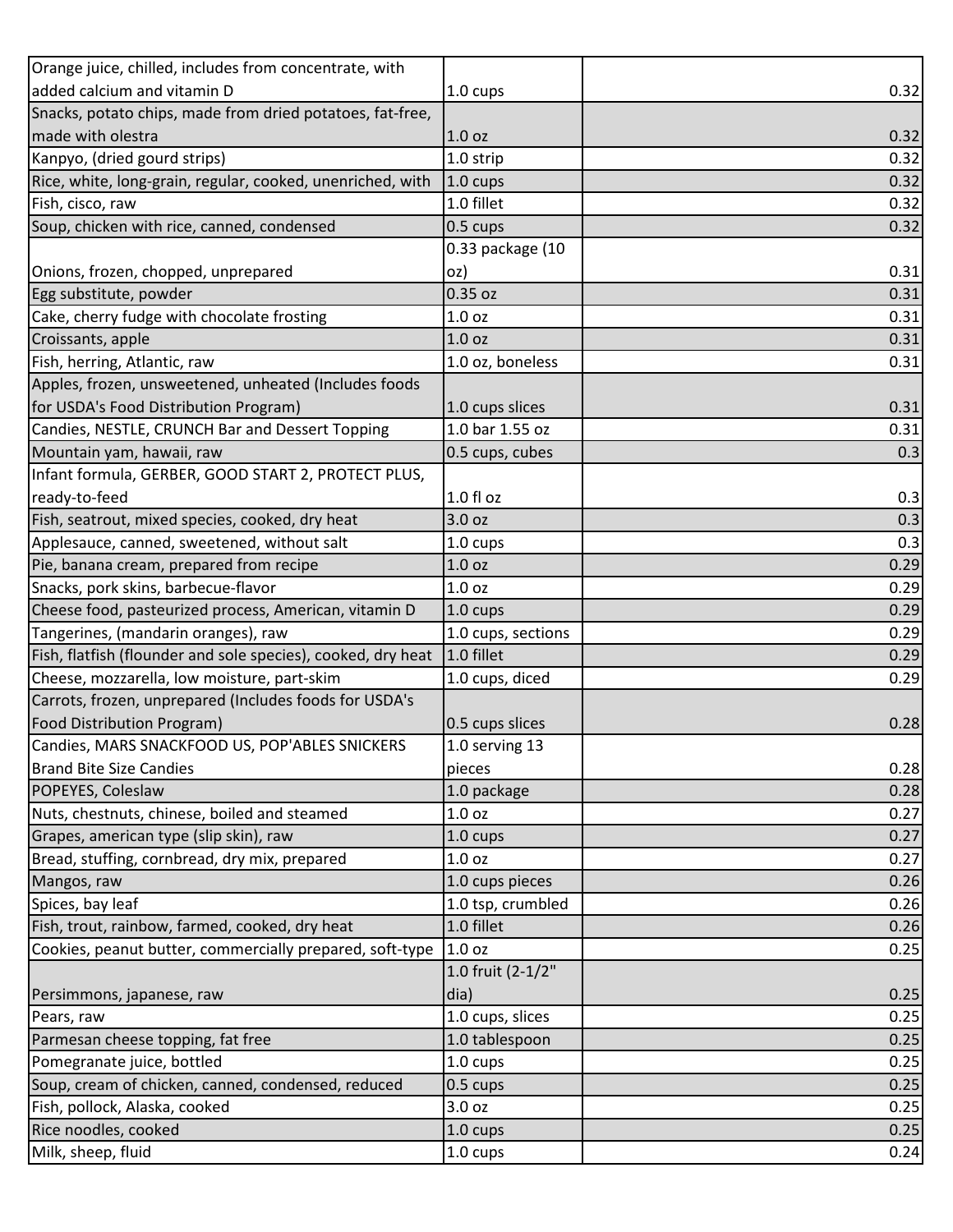| Potatoes, boiled, cooked without skin, flesh, with salt    | 0.5 cups               | 0.24 |
|------------------------------------------------------------|------------------------|------|
| Potatoes, boiled, cooked without skin, flesh, without salt | 0.5 cups               | 0.24 |
|                                                            | 1.0 large (2-1/2"      |      |
| Figs, raw                                                  | dia)                   | 0.24 |
| Spices, mace, ground                                       | $1.0$ tsp              | 0.24 |
|                                                            |                        |      |
| Cabbage, chinese (pe-tsai), raw                            | 1.0 cups, shredded     | 0.24 |
| Popcorn, sugar syrup/caramel, fat-free                     | 1.0 <sub>oz</sub>      | 0.23 |
| Soup, cream of mushroom, canned, condensed                 | 0.5 cups               | 0.23 |
| Egg, whole, cooked, omelet                                 | 1.0 tbsp               | 0.22 |
| Syrups, table blends, pancake, with 2% maple, with added   |                        |      |
| potassium                                                  | 1.0 cups               | 0.22 |
| Candies, TWIZZLERS CHERRY BITES                            | 18.0 pieces            | 0.22 |
| Fish, roe, mixed species, cooked, dry heat                 | 1.0 oz                 | 0.22 |
| Lime juice, raw                                            | 1.0 cups               | 0.22 |
| Cheese, cottage, nonfat, uncreamed, dry, large or small    | 1.0 cups (not          |      |
| curd                                                       | packed)                | 0.22 |
| Spices, cinnamon, ground                                   | $1.0$ tsp              | 0.22 |
| Veal, shank (fore and hind), separable lean only, raw      | 1.0 oz                 | 0.22 |
| Veal, shank (fore and hind), separable lean and fat, raw   | 1.0 oz                 | 0.22 |
| Ham, honey, smoked, cooked                                 | $1.0$ oz $(1$ serving) | 0.21 |
| Snacks, fruit leather, rolls                               | 1.0 large              | 0.21 |
| Pork sausage, link/patty, fully cooked, unheated           | 1.0 link               | 0.21 |
| Sweeteners, for baking, brown, contains sugar and          | 1.0 tbsp               | 0.21 |
| Candies, truffles, prepared-from-recipe                    | 1.0 piece              | 0.21 |
| Endive, raw                                                | 0.5 cups, chopped      | 0.21 |
| Frostings, coconut-nut, ready-to-eat                       | 0.08 package           | 0.21 |
| Frostings, glaze, chocolate, prepared-from-recipe, with    |                        |      |
| butter, NFSMI Recipe No. C-32                              | 2.0 tablespoon         | 0.2  |
| Lemon juice, raw                                           | 1.0 cups               | 0.2  |
| Spices, tarragon, dried                                    | 1.0 tsp, leaves        | 0.19 |
| Fish, cod, Pacific, raw (may have been previously frozen)  | 1.0 fillet             | 0.19 |
| Cheese, cheddar (Includes foods for USDA's Food            |                        |      |
| Distribution Program)                                      | 1.0 cups, diced        | 0.18 |
| Spices, mustard seed, ground                               | $1.0$ tsp              | 0.18 |
|                                                            | 1.0 cups sections,     |      |
| Grapefruit, raw, pink and red, all areas                   | with juice             | 0.18 |
| Cheese, cottage, creamed, with fruit                       | 4.0 oz                 | 0.18 |
| Cheese, pasteurized process, American, fortified with      | 1.0 <sub>oz</sub>      | 0.18 |
| Lamb, Australian, imported, fresh, separable fat, raw      | 1.0 <sub>oz</sub>      | 0.18 |
| Cake, cheesecake, commercially prepared                    | 1.0 oz                 | 0.18 |
| Snacks, rice cakes, brown rice, multigrain                 | 1.0 cake               | 0.18 |
| Baking chocolate, MARS SNACKFOOD US, M & M's Milk          | 1.0 serving 0.5 oz,    |      |
| Chocolate Mini Baking Bits                                 | about 1 tbsp           | 0.17 |
| Cheese, swiss                                              | 1.0 cups, diced        | 0.17 |
|                                                            | 1.0 cups sections,     |      |
|                                                            | without                |      |
| Oranges, raw, California, valencias                        | membranes              | 0.16 |
| Cheese, ricotta, whole milk                                | 0.5 cups               | 0.16 |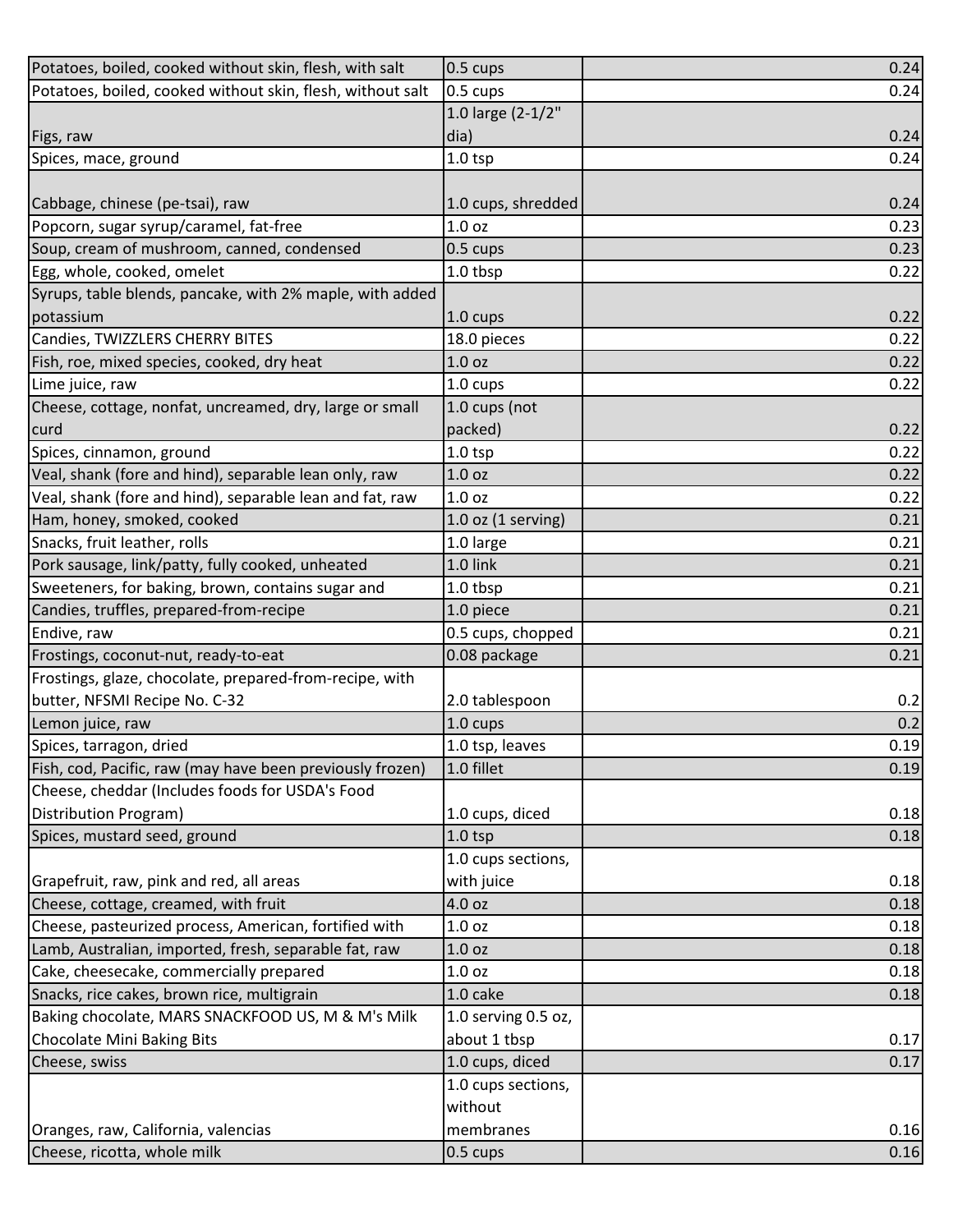| Cheese, cottage, lowfat, 1% milkfat                           | 4.0 oz                         | 0.16 |
|---------------------------------------------------------------|--------------------------------|------|
| Veal, breast, whole, boneless, separable lean and fat, raw    | 1.0 <sub>oz</sub>              | 0.15 |
|                                                               | 1.0 wing, bone and             |      |
|                                                               | skin removed                   |      |
|                                                               | (yield from 1 lb               |      |
|                                                               | ready-to-cook                  |      |
| Chicken, broilers or fryers, wing, meat only, raw             | chicken)                       | 0.15 |
| Milk, nonfat, fluid, protein fortified, with added vitamin A  |                                |      |
| and vitamin D (fat free and skim)                             | 1.0 cups                       | 0.15 |
| Milk, reduced fat, fluid, 2% milkfat, protein fortified, with |                                |      |
| added vitamin A and vitamin D                                 | 1.0 cups                       | 0.15 |
| Milk, lowfat, fluid, 1% milkfat, protein fortified, with      |                                |      |
| added vitamin A and vitamin D                                 | 1.0 cups                       | 0.15 |
| Nabisco, Nabisco Ritz Crackers                                | 1.0 cracker                    | 0.15 |
| Cheese, cottage, lowfat, 2% milkfat                           | 4.0 oz                         | 0.15 |
| Candies, NESTLE, 100 GRAND Bar                                | 1.0 bar (1.5 oz)               | 0.15 |
|                                                               | 1.0 piece (1/12 of             |      |
| Cake, angelfood, commercially prepared                        | 12 oz cake)                    | 0.15 |
| Arrowhead, cooked, boiled, drained, without salt              | 1.0 medium                     | 0.15 |
| Cake, coffeecake, creme-filled with chocolate frosting        | 1.0 oz                         | 0.14 |
| Puddings, lemon, dry mix, regular, with added oil,            |                                |      |
| potassium, sodium                                             | 1.0 package (3 oz)             | 0.14 |
| Fish, haddock, raw                                            | 3.0 oz                         | 0.14 |
| Fish, cisco, smoked                                           | 1.0 oz                         | 0.14 |
| Pie, cherry, commercially prepared                            | 1.0 oz                         | 0.14 |
|                                                               | 1.0 container (6               |      |
| Yogurt, plain, low fat                                        | oz)                            | 0.14 |
| Fish, ocean perch, Atlantic, cooked, dry heat                 | 1.0 fillet                     | 0.14 |
| Salad dressing, thousand island dressing, reduced fat         | 1.0 tablespoon                 | 0.14 |
|                                                               |                                |      |
| Chicken breast, oven-roasted, fat-free, sliced                | 1.0 serving 2 slices           | 0.13 |
| Sauce, cheese, ready-to-serve                                 | $0.25$ cups                    | 0.13 |
|                                                               | 1.0 serving $1/2$              |      |
| Ice creams, vanilla, light, no sugar added                    |                                | 0.13 |
| Veal, breast, separable fat, cooked                           | cups<br>1.0 oz                 | 0.13 |
| Gelatin desserts, dry mix, with added ascorbic acid,          |                                |      |
| sodium-citrate and salt                                       |                                | 0.13 |
| Chicory, witloof, raw                                         | 1.0 package (3 oz)<br>1.0 head | 0.13 |
|                                                               | 1.0 serving 4 oz               |      |
|                                                               |                                |      |
| Puddings, rice, ready-to-eat                                  | pudding cups                   | 0.12 |
|                                                               | 1.0 container                  |      |
| Puddings, tapioca, ready-to-eat, fat free                     | refrigerated 4 oz              | 0.12 |
| Milk, producer, fluid, 3.7% milkfat                           | 1.0 cups                       | 0.12 |
| Cream, fluid, heavy whipping                                  | 1.0 cups, whipped              | 0.12 |
|                                                               | 1.0 container (6               |      |
| Yogurt, fruit, low fat, 11g protein/8 oz                      | oz)                            | 0.12 |
|                                                               | 0.5 cups (1"                   |      |
| Gourd, white-flowered (calabash), raw                         | pieces)                        | 0.12 |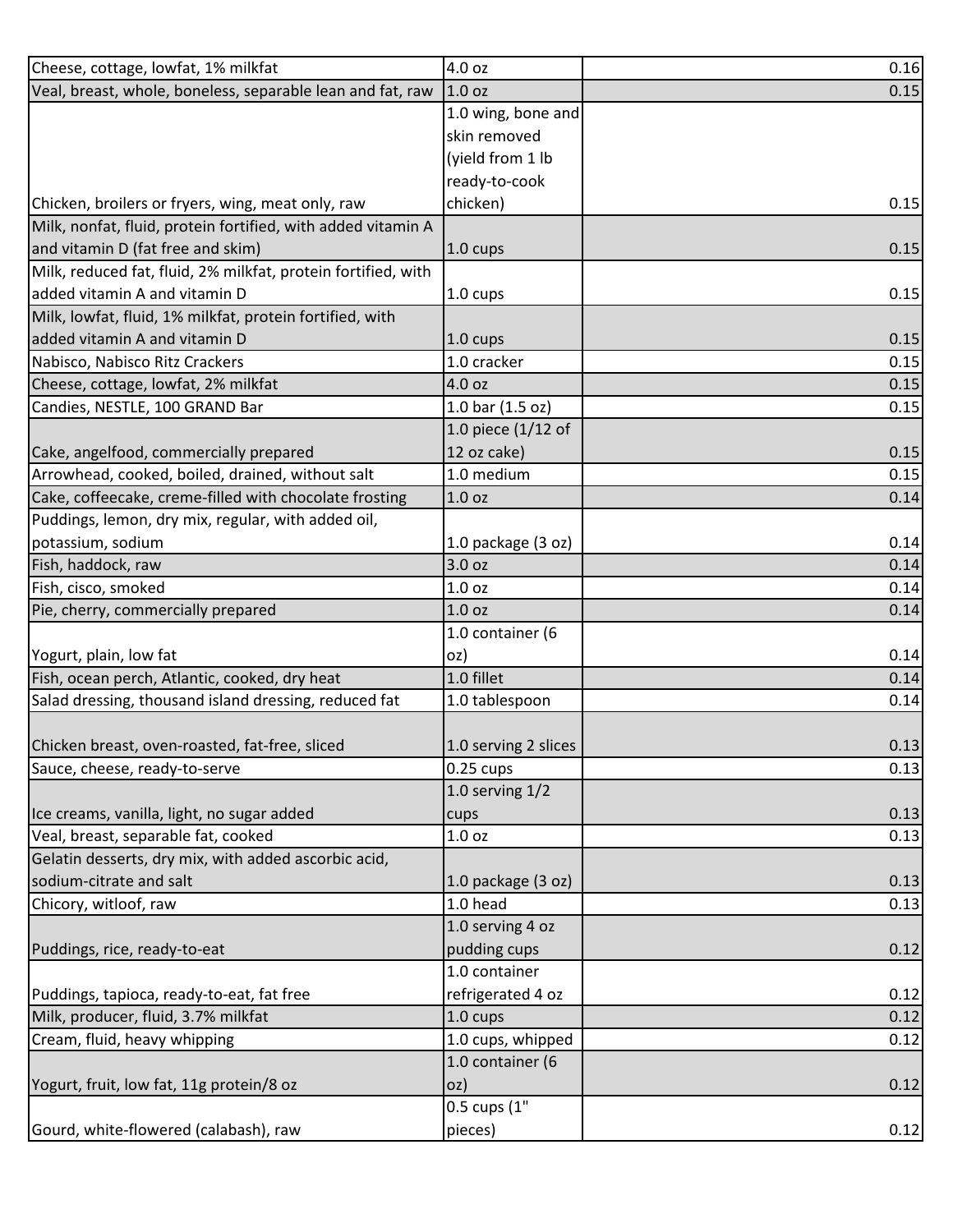|                                                         | 1.0 cups sections, |      |
|---------------------------------------------------------|--------------------|------|
| Grapefruit, raw, white, Florida                         | with juice         | 0.12 |
|                                                         | 1.0 piece (1/12 of |      |
| Cake, angelfood, dry mix, prepared                      | 10" dia)           | 0.12 |
| Tree fern, cooked, without salt                         | 0.5 cups, chopped  | 0.11 |
| Papaya, canned, heavy syrup, drained                    | 1.0 piece          | 0.11 |
|                                                         | 1.0 package (3.5   |      |
| Puddings, tapioca, dry mix, with no added salt          | oz)                | 0.11 |
| Carambola, (starfruit), raw                             | 1.0 cups, cubes    | 0.11 |
| Snacks, rice cakes, brown rice, corn                    | 1.0 cake           | 0.11 |
| Snacks, rice cakes, brown rice, buckwheat               | 1.0 cake           | 0.1  |
|                                                         | 1.0 container (6   |      |
| Yogurt, fruit, low fat, 9 g protein/8 oz                | OZ)                | 0.1  |
| Milk, dry, nonfat, regular, without added vitamin A and | $0.25$ cups        | 0.1  |
| Salad dressing, russian dressing, low calorie           | 1.0 tablespoon     | 0.1  |
| Beverages, Orange drink, breakfast type, with juice and |                    |      |
| pulp, frozen concentrate                                | $1.0 f$ l oz       | 0.09 |
| Syrups, table blends, pancake                           | 1.0 cups           | 0.09 |
| Cheese, camembert                                       | 1.0 <sub>oz</sub>  | 0.09 |
| Milk, canned, evaporated, nonfat, with added vitamin A  |                    |      |
| and vitamin D                                           | $1.0 f$ l oz       | 0.09 |
| Longans, dried                                          | 1.0 fruit          | 0.09 |
| Milk, dry, nonfat, calcium reduced                      | 1.0 <sub>oz</sub>  | 0.09 |
| Salad dressing, sesame seed dressing, regular           | 1.0 tablespoon     | 0.09 |
| Milk, buttermilk, dried                                 | $0.25$ cups        | 0.09 |
| Chicken, broilers or fryers, separable fat, raw         | 1.0 tbsp           | 0.09 |
| Milk shakes, thick chocolate                            | 1.0 fl oz          | 0.09 |
| Cheese, blue                                            | 1.0 oz             | 0.09 |
| Pie, blueberry, commercially prepared                   | 1.0 oz             | 0.09 |
|                                                         | 1.0 container (6   |      |
| Yogurt, plain, whole milk                               | oz)                | 0.09 |
| Alcoholic beverage, wine, table, white                  | $1.0 f$ l oz       | 0.08 |
| Alcoholic beverage, wine, table, white, Chardonnay      | $1.0 f$ l oz       | 0.08 |
| Cheese, cottage, creamed, large or small curd           | 4.0 oz             | 0.08 |
| Onions, dehydrated flakes                               | 1.0 tbsp           | 0.08 |
| Apples, raw, without skin                               | 1.0 cups slices    | 0.08 |
| Fish, wolffish, Atlantic, raw                           | 3.0 oz             | 0.08 |
| Oil, olive, salad or cooking                            | 1.0 tablespoon     | 0.08 |
| Salad dressing, mayonnaise, imitation, milk cream       | 1.0 tablespoon     | 0.07 |
| Milk, canned, condensed, sweetened                      | $1.0 f$ l oz       | 0.07 |
| Salad dressing, mayonnaise, soybean and safflower oil,  | 1.0 tablespoon     | 0.07 |
| Beverages, coffee, instant, decaffeinated, powder       | 1.0 tsp rounded    | 0.07 |
| Flan, caramel custard, dry mix                          | 1.0 package (3 oz) | 0.07 |
|                                                         |                    |      |
| Spices, nutmeg, ground                                  | $1.0$ tsp          | 0.07 |
| Dill weed, fresh                                        | 5.0 sprigs         | 0.07 |
| Fish, ocean perch, Atlantic, raw                        | 1.0 oz, boneless   | 0.06 |
| Milk, canned, evaporated, with added vitamin D and      |                    |      |
| without added vitamin A                                 | $1.0 f$ l oz       | 0.06 |
| Candies, caramels, chocolate-flavor roll                | 1.0 piece          | 0.05 |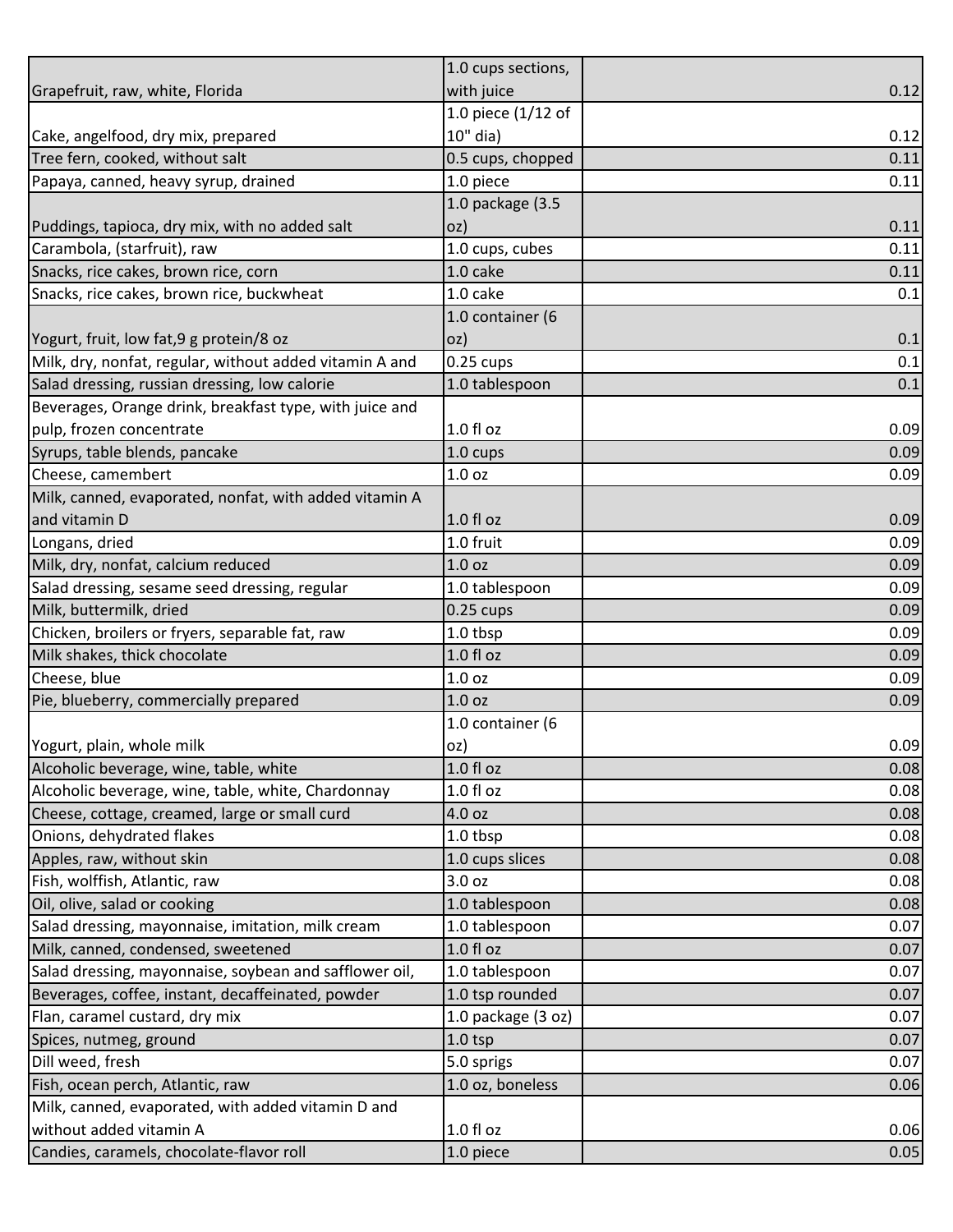| Fish, flatfish (flounder and sole species), raw                                 | 1.0 oz, boneless  | 0.05 |
|---------------------------------------------------------------------------------|-------------------|------|
| Orange peel, raw                                                                | 1.0 tbsp          | 0.05 |
| Beverages, Energy drink, ROCKSTAR, sugar free                                   | 8.0 fl oz         | 0.05 |
| Beverages, cranberry-apricot juice drink, bottled                               | 1.0 fl oz         | 0.05 |
| Onions, frozen, chopped, cooked, boiled, drained, without                       | 1.0 tbsp chopped  | 0.04 |
|                                                                                 | 1.0 package (3.12 |      |
| Puddings, vanilla, dry mix, regular, with added oil                             | oz)               | 0.04 |
|                                                                                 | 1.0 package (3.12 |      |
| Puddings, banana, dry mix, regular, with added oil                              | oz)               | 0.04 |
| Soup, chicken broth or bouillon, dry                                            | 1.0 cube          | 0.04 |
|                                                                                 | 1.0 serving $1/2$ |      |
| Ice creams, BREYERS, All Natural Light Vanilla                                  | cups              | 0.04 |
| Cheese, neufchatel                                                              | 1.0 oz            | 0.04 |
| Cream, fluid, light whipping                                                    | 1.0 cups, whipped | 0.04 |
| Beverages, Whiskey sour mix, bottled                                            | $1.0 f$ l oz      | 0.04 |
| Whiskey sour mix, bottled, with added potassium and                             | 1.0 fl oz         | 0.04 |
| Beverages, carbonated, low calorie, cola or pepper-type,                        |                   |      |
| with aspartame, contains caffeine                                               | $1.0 f$ l oz      | 0.03 |
| Dessert topping, powdered, 1.5 ounce prepared with 1/2                          | 1.0 cups          | 0.03 |
| Cream, whipped, cream topping, pressurized                                      | 1.0 cups          | 0.03 |
| Arugula, raw                                                                    | $1.0$ leaf        | 0.03 |
| Salad dressing, mayonnaise, regular                                             | 1.0 tbsp          | 0.03 |
| Salad dressing, french, home recipe                                             | 1.0 tablespoon    | 0.03 |
| Egg, white, raw, fresh                                                          | 1.0 large         | 0.03 |
| Sesbania flower, raw                                                            | 1.0 flower        | 0.03 |
| Nuts, coconut cream, canned, sweetened                                          | 1.0 tbsp          | 0.02 |
| Beverages, coffee substitute, cereal grain beverage,                            |                   |      |
| prepared with water                                                             | $1.0 f$ l oz      | 0.02 |
| Alcoholic beverage, liqueur, coffee, 63 proof                                   | $1.0 f$ l oz      | 0.02 |
| Salad dressing, mayonnaise type, regular, with salt                             | 1.0 tbsp          | 0.02 |
| Salad dressing, KRAFT Mayo Fat Free Mayonnaise Dressing 1.0 tbsp                |                   | 0.02 |
| Cheese, cream                                                                   | 1.0 tbsp          | 0.02 |
| Beverages, tea, instant, unsweetened, powder                                    | 1.0 serving 1 tsp | 0.02 |
| Grapes, muscadine, raw                                                          | 1.0 grape         | 0.02 |
| Cream, fluid, half and half                                                     | 1.0 f1 oz         | 0.02 |
| Cream, fluid, light (coffee cream or table cream)                               | $1.0 f$ l oz      | 0.01 |
| Dessert topping, pressurized                                                    | 1.0 cups          | 0.01 |
| Olives, pickled, canned or bottled, green                                       | 1.0 olive         | 0.01 |
| Dessert topping, powdered                                                       | 1.0 oz            | 0.01 |
| Ginger root, raw                                                                | $1.0$ tsp         | 0.01 |
| Beverages, carbonated, low calorie, other than cola or                          |                   |      |
| pepper, with aspartame, contains caffeine                                       | $1.0 f$ l oz      | 0.01 |
| Cream, sour, reduced fat, cultured                                              | 1.0 tbsp          | 0.01 |
| Alcoholic beverage, pina colada, canned                                         | $1.0 f$ l oz      | 0.01 |
| Beverages, Propel Zero, fruit-flavored, non-carbonated                          | $1.0f$ l oz       | 0.01 |
| Cream, sour, cultured                                                           | 1.0 tbsp          | 0.01 |
|                                                                                 |                   |      |
| Alcoholic beverage, tequila sunrise, canned                                     | $1.0 f$ l oz      | 0.01 |
| Beverages, carbonated, reduced sugar, cola, contains<br>caffeine and sweeteners | $1.0 f$ l oz      |      |